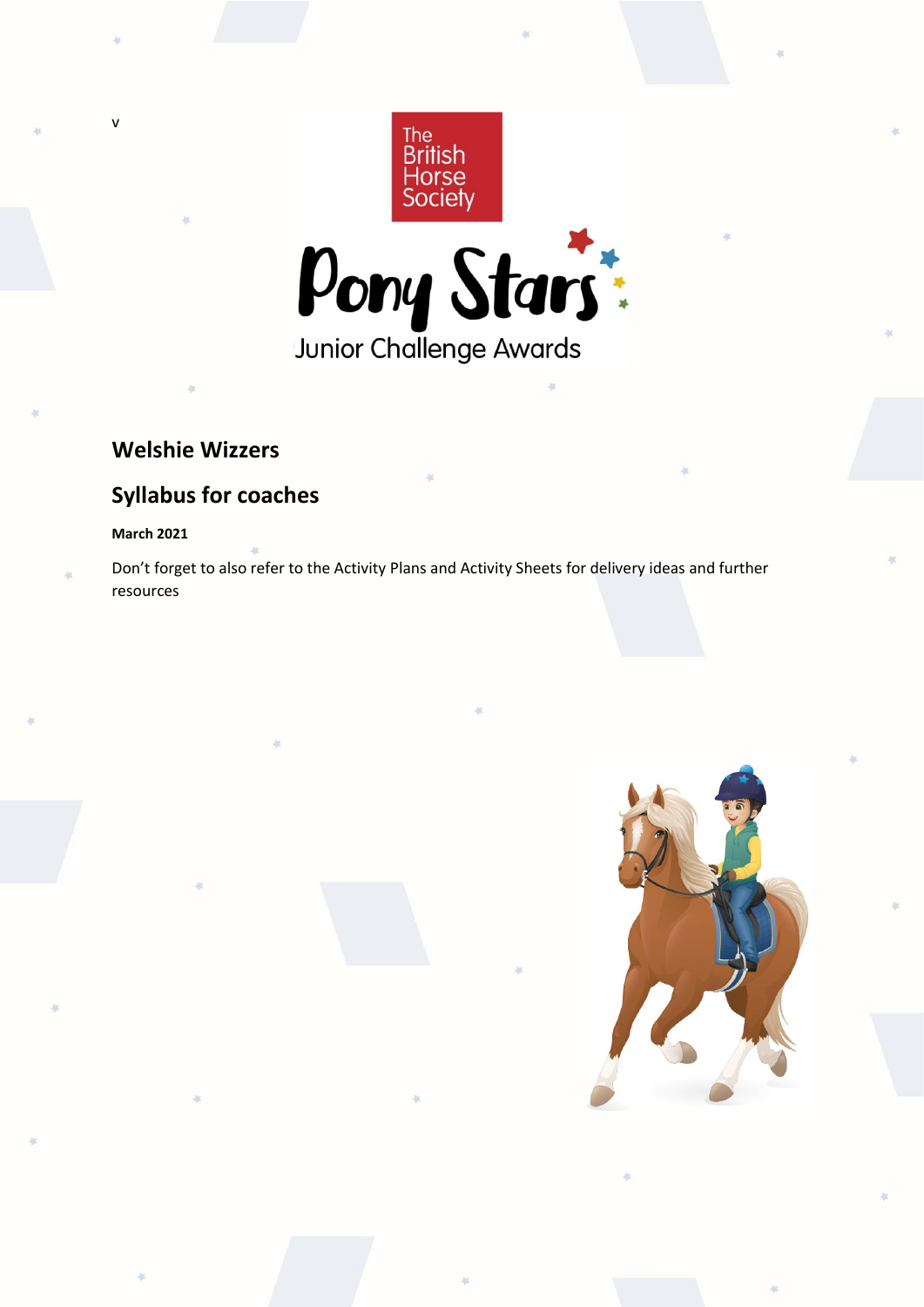





# **RUGS**

Find out about the types of rug available and why ponies may or may not need one

**Key points: children will be able to:**

#### **\*One star challenges**

- Identify a stable rug
- Identify a turnout rug
- Outline the purpose of a rug
- Outline why some ponies will not need to wear a rug
- Tell you a negative consequence of over rugging a pony
- Put on and take off rug with assistance

#### **Coach guidance**

- This topic can be delivered on a basic level or with more details (particularly reasons for rugging/not rugging) depending on the age and ability of the group. Not all of the detail below needs to be covered – adapt to suit the ability of your group – they should still be able to fulfil the minimum criteria in the key points
- The stable rug and turnout rug can be any weight, with or without a neck whatever is available at the centre
- Purpose: to provide shelter against extreme cold or wet. Try not to encourage language such as 'keep a pony dry or keep a pony warm' as most ponies can do this quite well without needing a rug. Explain that just because we may want to wear a coat if it's raining or cold, it doesn't mean ponies need to wear a rug. Generally most healthy ponies may not need a rug but ponies that are elderly, ill, underweight, finer type ponies or those with a thin coat, or those that are clipped may need a rug (you may want to leave out clipped if this has not been covered or the group may not understand this)
- Discuss that most (native type) ponies (can link/recap Breeds topic within Shetland Striders) will grow a thick, long coat for the winter. Their skin produces natural oils which acts as a waterproof barrier and the rain will run off a pony's coat, keeping skin layers close to the body dry and warm (unlike if we get caught in the rain our skin soaks up the water so we begin to feel cold). The thick coat will stand on end which helps to trap a layer of air and helps to keep the pony warm. Also when ponies eat, the digestion process produces heat which helps to keep them warm (you could describe this as like having a hot water bottle in their belly). Explain that this is usually why in the winter, you may see ponies unrugged, but with hay or access to grass as if they are eating they are generally keeping themselves warm. Ponies will also naturally walk around as they graze which is another way to keep warm (demonstrate this by going for a walk around the yard and they should feel a bit warm!). You could also discuss that ponies are prone to easily becoming overweight, and that it's ok for ponies to lose weight in the winter (this would happen naturally in the wild) so they are not overweight when coming into spring when there is more good quality grass available. Depending on age and ability of group you could introduce conditions such as laminitis here.
- Negative consequence of over-rugging: Pony too warm, pony overheats this could lead to the pony sweating in the rug which could lead to rug rubs/sores or skin infections from increased bacteria (wet/warm environment is perfect for bacteria), pony doesn't lose weight





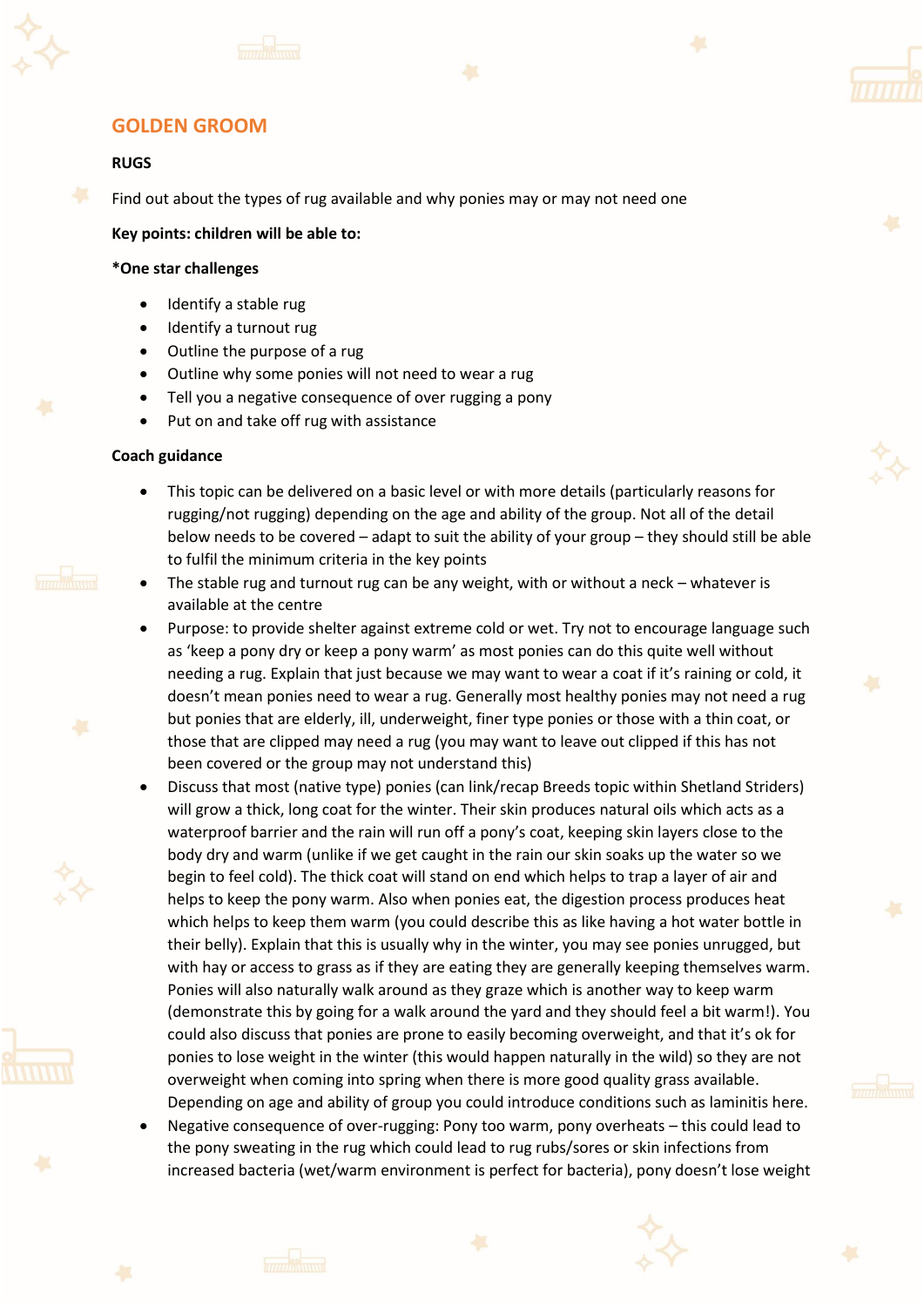

• Put on and take off a rug: child can be assisted to put the rug on/take off. Safe procedure followed (folding rug in half so it is easier to lift, putting on gently). Should be able to recognise how to fasten the buckles and surcingles so the rug is not too tight or loose

- Learn about other types of rug and when are they used.
	- o For example a cooler, exercise sheet and fly sheet (although fly sheet will also be covered in the 'Summer Care' topic)
- Know the sizes pony rugs come in and how to measure a pony for a rug
	- o Discuss how a rug is measured and measure ponies to find their correct size. Further considerations like build of pony could be discussed as this sometimes can affect the size of rug required. Can they begin to correctly guess the size of rug required?
- Design your own rug for any animal you want! It doesn't have to be a normal everyday rug it could be one that has hidden superpowers or is trendy enough to be on the catwalk! Be as creative as you can!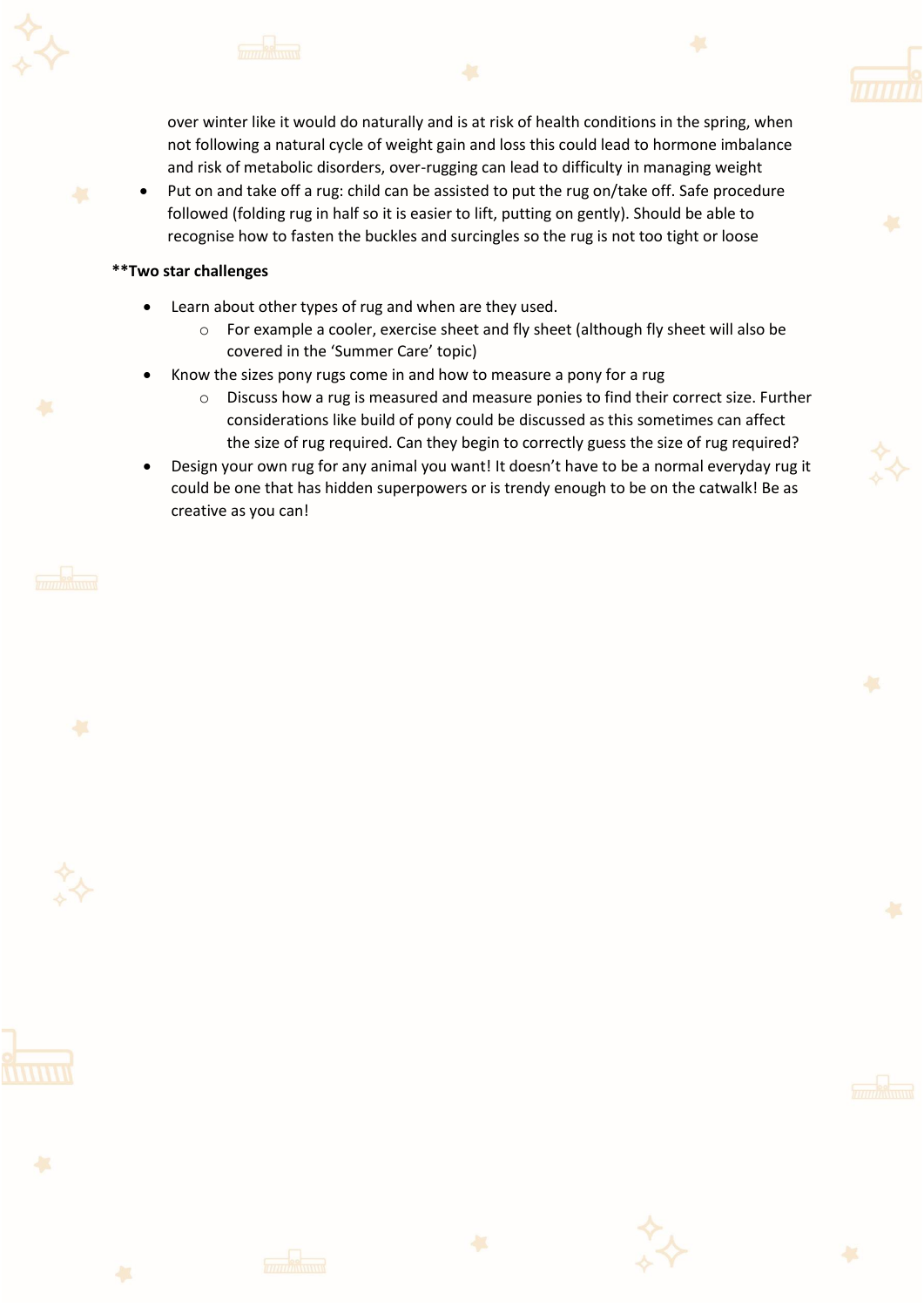



#### **MANE AND TAIL**

Help to get rid of dirt and knots by washing your pony's mane and tail

**Key points: children will be able to:**

#### **\*One star challenges**

- Describe suitable and unsuitable conditions to consider for washing a mane and tail
- Identify equipment required to brush and wash a pony's mane and tail
- Describe the process of washing a pony's mane and tail and areas that may be sensitive
- Prepare a suitable area for washing
- Brush a pony's mane and tail
- Wash a pony's mane and tail with shampoo
- Rinse a pony's mane and tail
- Work around the pony safely
- Give appropriate aftercare to the pony
- Tidy the wash area after use

#### **Coach guidance**



- Children can have assistance at all times
- Conditions: considerations include the weather (ideally wouldn't want to wash a pony's mane and tail in cold/wet weather, it's not a pleasant experience and take a long time to dry. In winter a pony would use its mane to help keep neck area warm and dry, washing would strip the mane and neck area of any oils which will affect its waterproof properties)
- Equipment may include mane brush or comb, hose, bucket, sponge, shampoo, sweat scraper, cooler rug (may be required for aftercare depending on weather or if pony is clipped), mane and tail spray. This list is not comprehensive, please advise depending on the facilities available and process followed at your centre/yard
- Process: Children should be aware they can use bucket and sponge or hose and be aware that a pony may be sensitive to water near their head and bottom and how the method they choose could help to reduce risk of an incident
- Preparation: sweep/tidy area, getting equipment ready close by, haynet if allowed at centre
- Wash a mane and tail: children should follow a safe procedure and work around the pony safely. They should be aware to be gentle when near the head and react appropriately to the pony's behaviour. They should be aware of the pressure of the water if using a hose and where the hose is, trailing etc when in use. They should be able to recognise when the shampoo is fully rinsed
- Aftercare: sweat scrape the pony, add any conditioning spray and apply a cooler if required, put pony in stable or other suitable area to dry off according to centre procedure

- Wash a pony's legs. Consider where you will position yourself, how you will move around your pony safely and where you will put your equipment
- Plaiting a mane after being washed to keep it tidy whilst it dries
- Spot clean any stable stains or dirt off your pony before a lesson





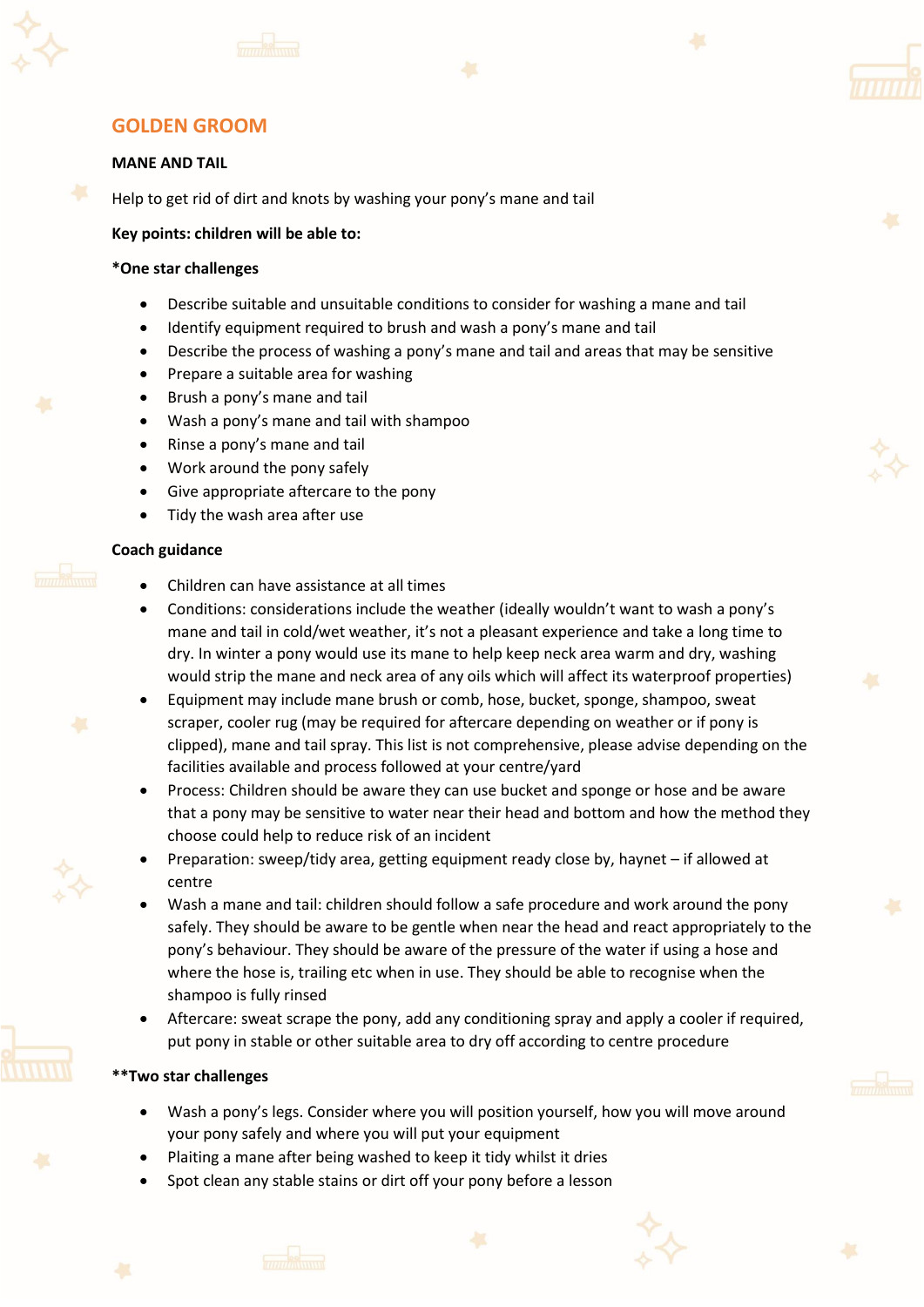





## **HOOFCARE**

This topic introduces the importance of looking after your pony's feet and how to do this

**Key points: children will be able to:**

#### **\*One star challenges**

- Outline how to care for their pony's feet
- State why it is important to care for their pony's feet
- Identify the points of the hoof
- Pick out a pony's hooves and apply hoof oil

#### **Coach guidance**

- Hoof care points: why horse's hooves are important to look after, picking out, conditioning with hoof oil, they can only be trimmed by a qualified person, regularity of trimming
- Points of the hoof; bulb of heel, frog, bars, sole, bars, white line, wall
- Children can have assistance to lift up and hold the hoof for picking out. Children should be able to demonstrate how to pick out a hoof – correct direction of hoof pick and avoiding the frog
- Hoof oil applied to inside and outside of hoof with assistance from coach. Children should be aware of the benefits of applying hoof oil/dressing

- Learn the names of the bones inside your pony's hoof
- Hoof conditions such as an abscess or thrush. What they are, what causes them and the treatment that may be needed.
	- o Basic knowledge of what abscess or thrush might look like, the cause and the treatment.
	- o This can be researched at home, or taught on the yard





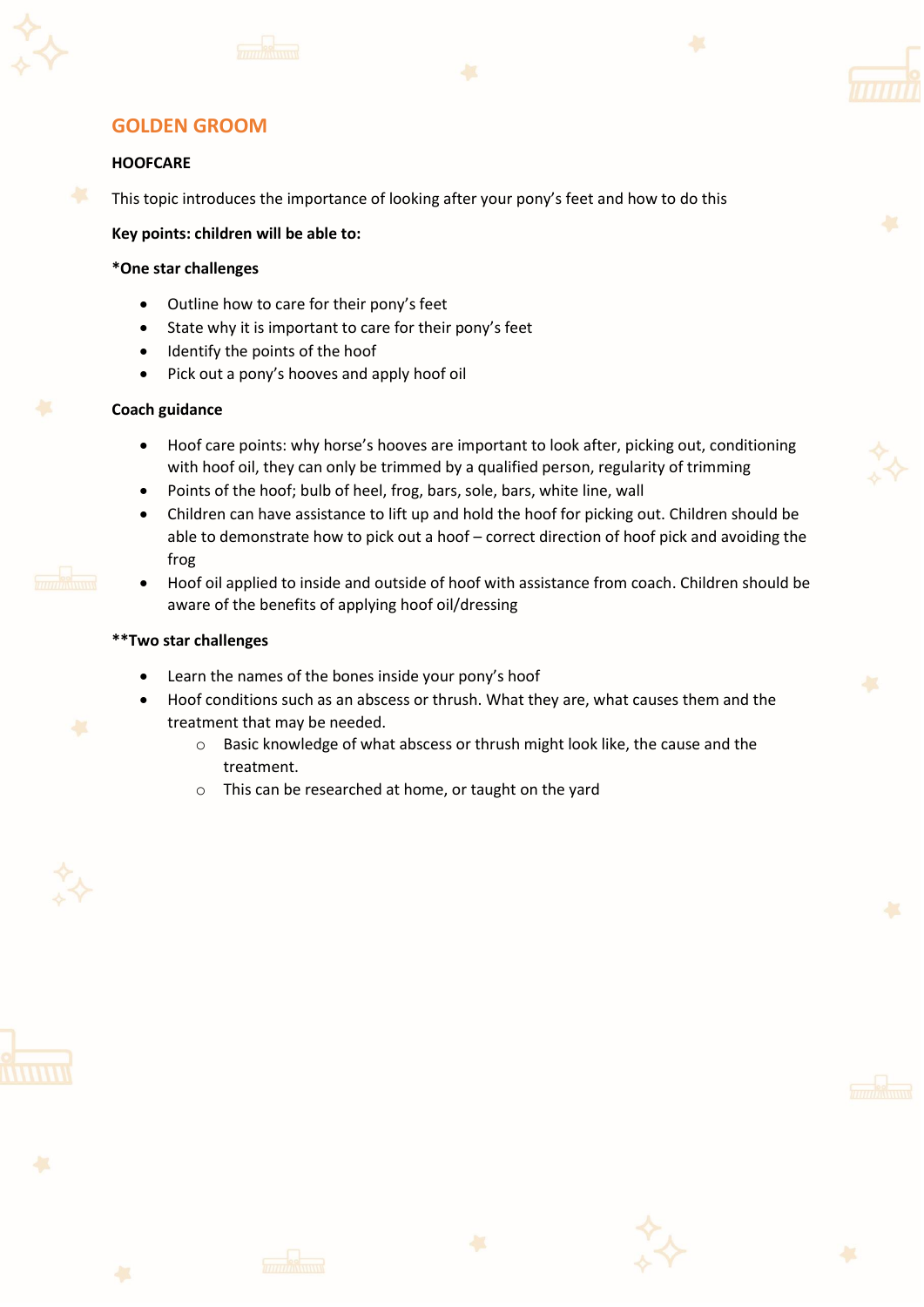





#### **FARRIERY**

Explore hoofcare in further detail; why do some ponies need shoes? What are they made from, how do they wear them and how often do they need new ones?

#### **Key points: children will be able to:**

#### **\*One star challenges**

- Give a reason why a pony may need shoes
- Know who can trim and/or shoe a pony
- Outline the shoeing process
- State how often a pony requires new shoes
- Identify if a horse is shod or unshod
- Outline how to recognise when a pony needs trimming or shoeing

#### **Coach guidance**



- How shoes are put on: basic understanding that they are put on by a qualified and registered farrier by nailing on. You could outline that this can either be hot or cold shoeing, although hot shoeing is more common. Explain this process doesn't hurt the pony as they may be worried about this (you could link this to the 'Hoofcare' topic – points of the hoof – and what the hoof wall is made from). You could ask them to try to 'pinch' their own nail and explain that they can't feel the pressure and this is similar to ponies
- General BHS guidance is that a pony requires trimming or shoeing every 4-6 weeks, but individuals may differ depending on farrier's recommendation

- The names of the tools the farrier uses.
- Weather conditions. The effect very dry and very wet conditions can have on pony's feet.
- Learn the names of three different types of horseshoe and why they are used
	- $\circ$  e.g. fullered shoe can be called an everyday shoe, heartbar shoe to give more support to structures of hoof, racing plate – lightweight used for racehorses.





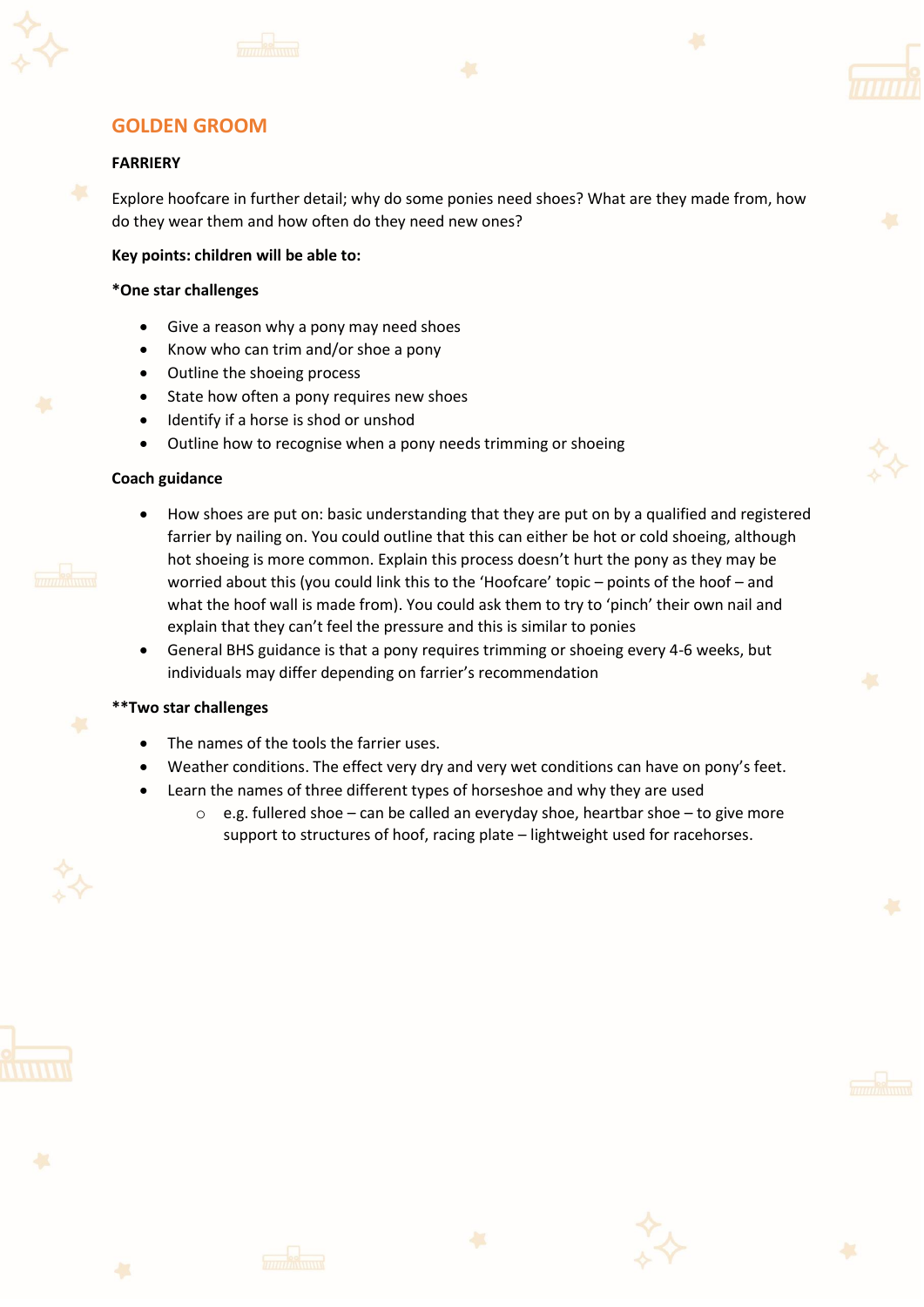#### **HAPPY PONIES**

Learn more about recognising what your pony's body language and behaviour are telling you in this topic.

 $\overline{\mathcal{L}}$ 

#### **Key points: children will be able to:**

#### **\*One star challenges**

- Recognise behaviour and body language signs that show a pony is happy and relaxed
- Know what a pony needs to be happy (5 freedoms met) and ways of doing this
- Outline why a pony may become stressed or unhappy
- Outline why it is important to reduce stress in ponies
- Describe the behaviour a stressed or unhappy pony may show
- Describe ways to reduce stress in ponies in the field and in the stable

#### **Coach guidance**

- This is a very good topic for the children to reflect on their own feelings and emotions when talking about stress. You can discuss why they may become stressed which may be different to why a pony could become stressed, link to how they feel to how a pony may feel – lots to explore and talk about. It is also important to discuss that not every pony will react to stress in the same way, or be stressed about the same things, just like people. It is important to understand that what they might consider a normal task, their friend might be worried about it and so to treat everyone with kindness to reduce worry and help to reassure
- A definition of stress that children can understand: when you feel worried or uncomfortable about something and this worry can make you feel bad. As people, we may feel angry or frustrated, scared or afraid or we can feel pain from a headache or stomach ache. A pony cannot tell us if they feel worried or they are in pain, so we need to look out for small signs that may indicate stress. Stress can be short term (pony spooks at a plastic bag) or long-term behaviour or physical change (if a problem persists that they cannot control, for example their environment)
- Why a pony may become stressed: link this back to the 'Five Freedoms' topic, usually if one of those freedoms are not met, this usually results in stress.
- Why stress should be reduced: long term stress can lead to health concerns such as weight loss, ulcers, colic, appearing depressed (not interested in surroundings), bad behaviour, dangerous behaviour, diahorrea, reduced immune response (more likely to become ill)
- Ways to reduce stress: link back to 'Five Freedoms' topic and discuss how to meet these. Link to Shetland Striders and Dartmoor Dazzlers behaviour topics – if a pony cannot express their natural instincts this usually results in stress. Forage ideas to make food last longer or keeping a pony occupied: small holed haynets, dividing into more than one haynet, treat balls, lickits. Sticking to a routine, allowing as much turnout as possible, ensuring company, regular routine checks (farrier, saddle fitter, equine dental technician, etc) to ensure no pain in these areas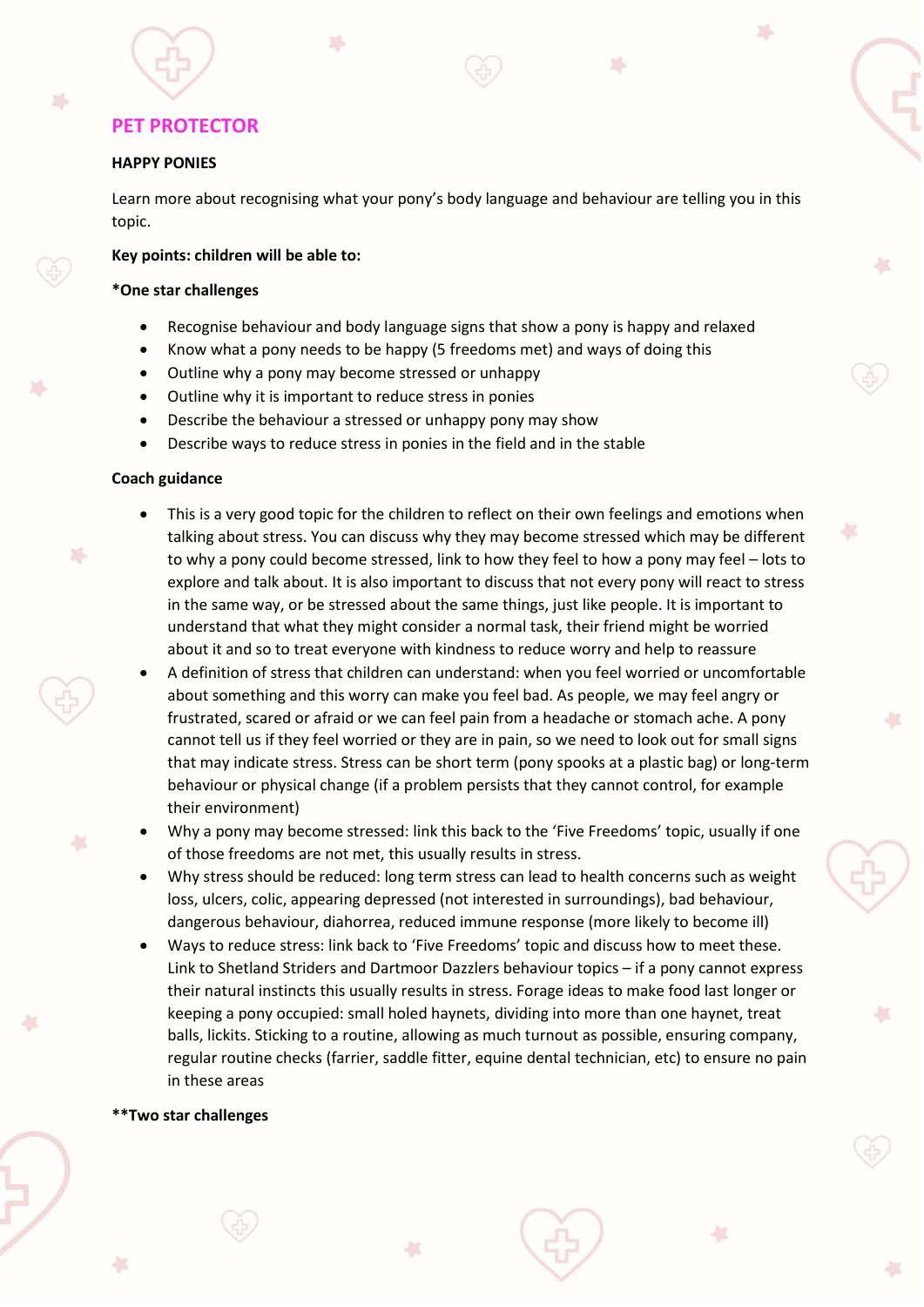• Stereotypical behaviour in horses. What does it mean? Describe two common stereotypical behaviours seen in ponies and horses, such as:

序

 $\sqrt{2}$ 

 $\frac{1}{2}$ 

収

 $\frac{1}{2}$ 

 $\frac{1}{2}$ 

 $\leftarrow$ 

序

o Crib biting

琴

Š

 $\mathbb{Z}^L$ 

 $\mathbb{Z}^4$ 

 $\frac{1}{2}$ 

 $\leftarrow$ 

÷

o Wind sucking

 $\mathbb{R}^4$ 

- o Box walking
- o Weaving
- Choose another animal to research. Can you find some pictures of your chosen animal looking relaxed and happy?

収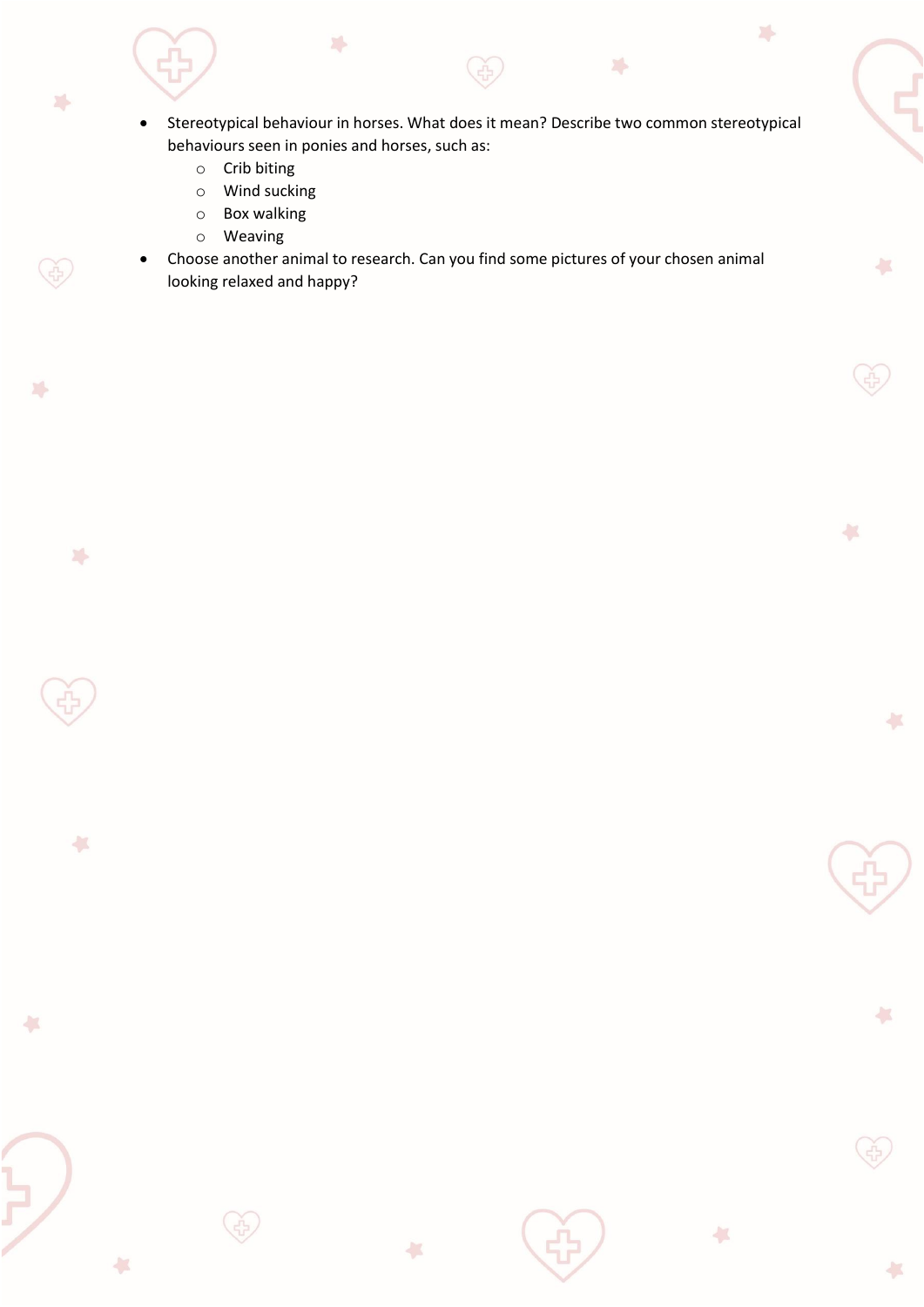# **PONY HEALTH**

This topic introduces the signs of good and ill health in ponies

## **Key points: children will be able to:**

#### **\*One star challenges**

- State why it is important to check ponies at least twice a day
- Recognise some signs of good health
- Recognise some signs of ill health
- Describe what you check in the pony's environment which may indicate signs of good or ill health

 $\overline{\phantom{a}}$ 

• Speak to an appropriate adult if they suspect a horse looks ill

#### **Guidance for coaches**

- Basic signs of good health to be identified: bright eyes, healthy coat, alert, ears forward, walking without pain, no obvious wounds, interested in surroundings
- Basic signs of ill health to be identified: dull coat, lame or limping when walking, unable to walk, not interested in surroundings, head droopy, obvious wounds or lumps/swellings
- Pony's environment: this generally means have a check of the pony's surroundings as this may also tell you if the pony is well or unwell. In the stable – are there marks on the wall (cast), has the food been eaten, how much water drunk (normal amount for pony), are there droppings? In the field – has the pony been pacing, can you see it move freely, are they grazing?

- Find out what the normal temperature, pulse and respiration rates are for a pony. How can these be used to check your pony's health?
- You might have had vaccinations to protect you from various illnesses. What vaccinations does your pony need and who can give them?
- Research two common health conditions that can affect ponies. Make an information leaflet about what you have found.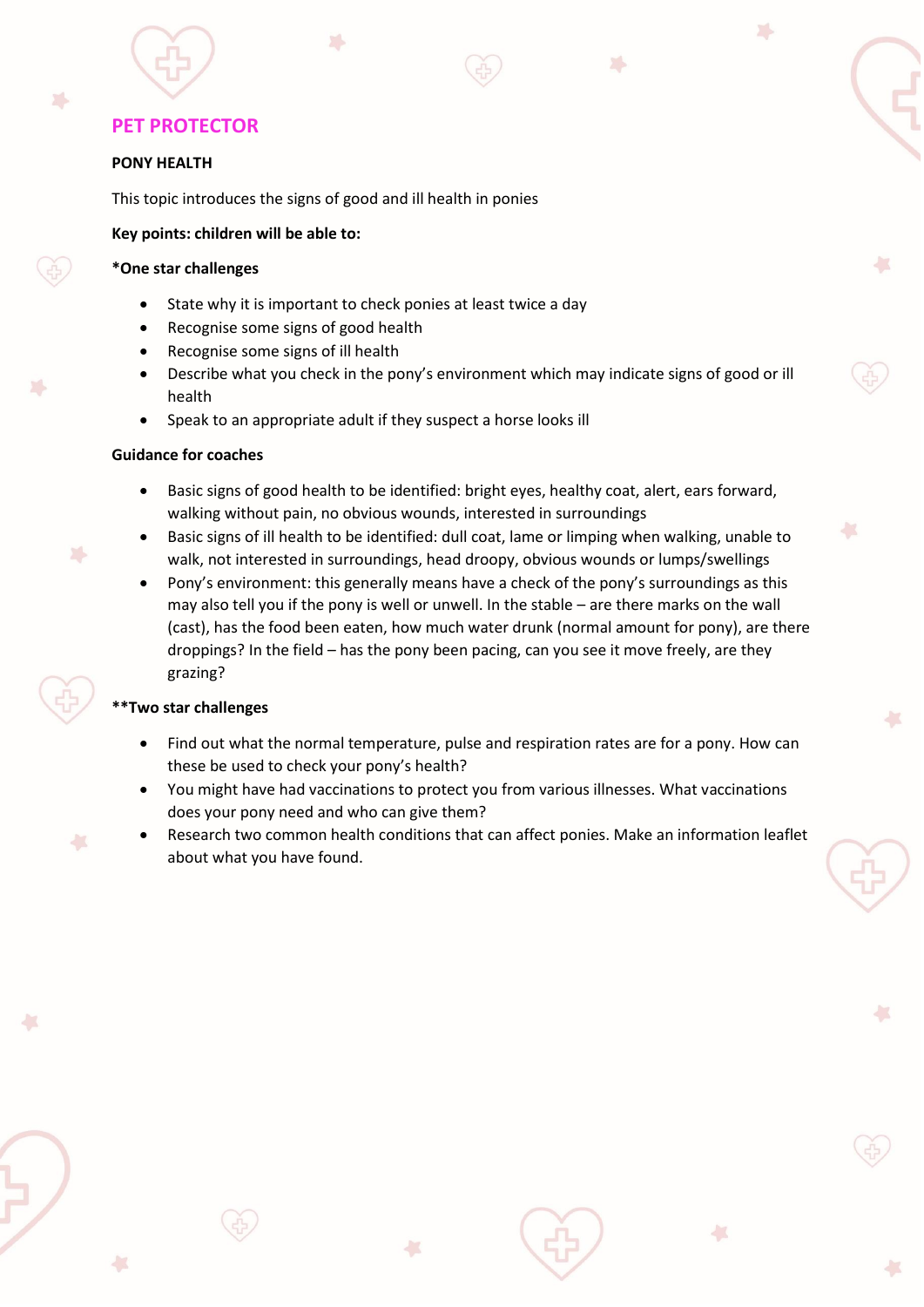# **SUMMER CARE**

Learn how to care for your pony in the summer months.

# **Key points: children will be able to:**

#### **\*One star challenges**

- List factors to consider in the summer that may cause discomfort to a pony
- List ways to reduce discomfort in a pony during the summer
- List other factors that would be of concern to a pony's health in the summer
- Describe how you may have to alter the management of a pony in the summer
- List additional factors to consider for pony and rider when riding in the summer
- Apply fly protection

# **Coach guidance**

- Additional factors in the summer: flies, sun, heat, humidity, lack of shade, dry weather (cracked hooves), dust and pollen
- Ways to reduce discomfort: fly protection (fly spray, fly mask or rug), sun protection (pink nose), shelter from sun (trees/hedges/wall or manmade), maintain good footcare and regular trims, may need to add an oil or hoof butter to provide moisture, increase turnout (if dust allergy)

A.

- Other factors: increase sugar in grass (weight gain), dehydration (lack of water)
- Alter management, such as: ensure water levels are checked/topped up regularly, may need to stable in day and turn out at night (reduce irritation from heat, pollen and flies), reduce grass intake by smaller paddocks, grazing muzzle or reduced turnout (if reduced turnout link to 'Happy Ponies' topic and explain how you would reduce stress by providing forage (soaked to reduce calorie intake), company etc.).
- When riding: try to ride during cooler hours if possible, may need to sponge/hose pony off to cool down, offer pony water after riding or ensure it's available, light work if strong heat/humidity/hard ground (if riding on grass). For the rider: drink plenty of water, wear sun cream, wear a cap (when not riding), tell an adult if they do not feel well
- Apply fly protection (spray or gel), a fly mask or rug (or all three if available at the centre)

- Sponge your pony off after riding to cool him down.
- Learn how to put a fly rug and mask on your pony.
- Sweet itch and laminitis are two conditions that can affect ponies during the summer. Do some research to find out what they are, the cause and symptoms of them. Present your findings creatively.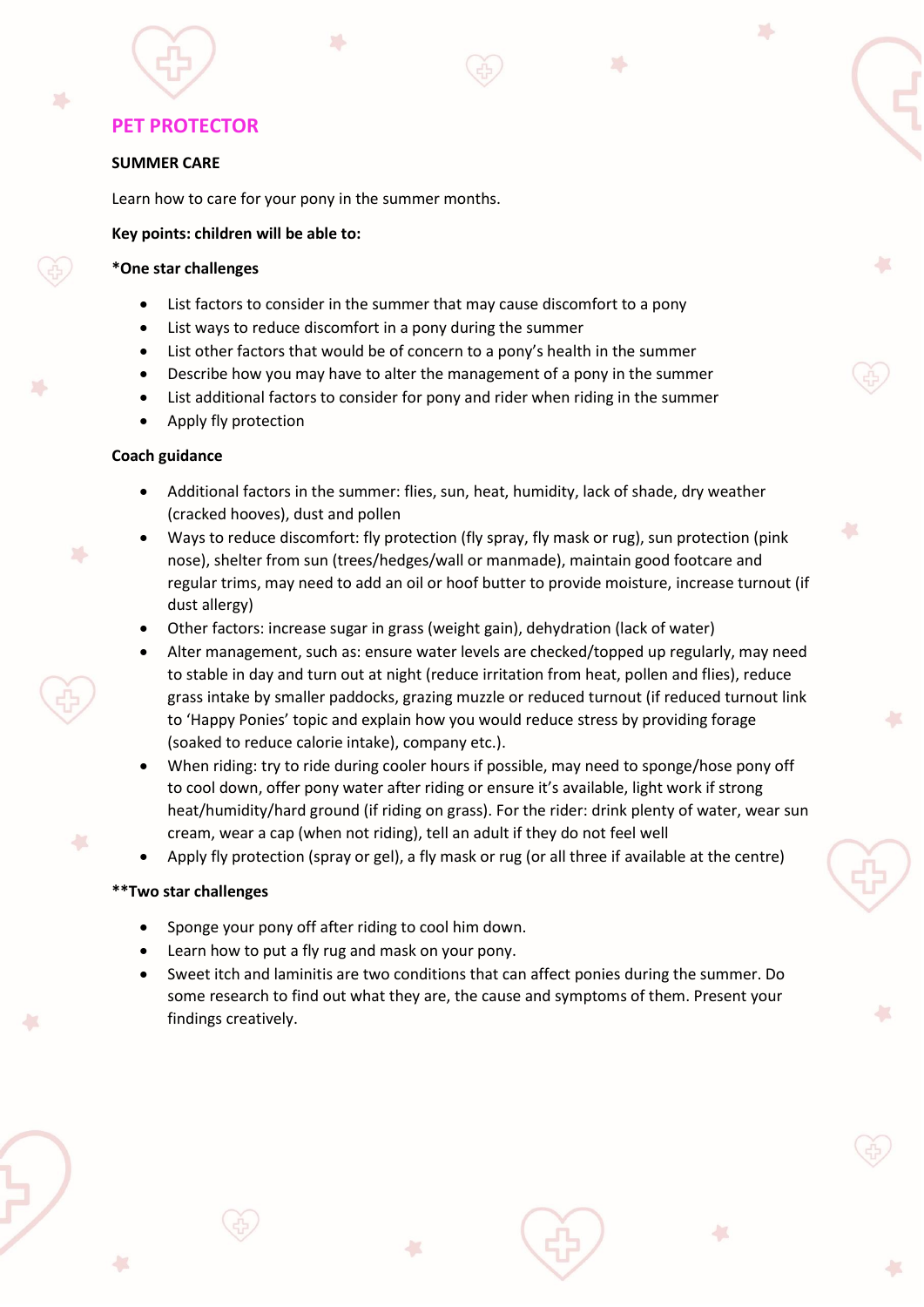#### **WINTER CARE**

踪

Wet, cold, ice and snow can cause seasonal concerns to factor into your daily care routine for you and your pony

A.

#### **Key points: children will be able to:**

#### **\*One star challenges**

- List factors to consider in the winter that may cause discomfort to a pony
- List ways to reduce discomfort in a pony during the winter
- List other factors that would be of concern to a pony's health in the winter
- Describe how you may have to alter the management of a pony in the winter
- List additional factors to consider for pony and rider when riding in the winter
- Outline how winter conditions can be used to benefit a pony's weight management

#### **Coach guidance**

F.

- Factors in the winter: cold, wet weather, poached/muddy ground conditions (hoof and leg health), lack of grazing, snow and ice
- Ways to reduce discomfort: Provide shelter (hedges, trees, wall or manmade), put on a rug (only if necessary), provide additional forage, try to rotate, rest paddocks if poached, reduce turnout (but discuss ways to reduce stress in stabled ponies), pick out hooves regularly (ice balls), trim tail so cannot get snow balls in tail
- Other factors: reduction in nutritional quality of grazing (lead to weight loss combined with colder conditions as pony works harder and uses energy to keep warm), ice in water trough,
- Alter management: ensure water levels are checked regularly for ice, may need to provide additional forage, put on mud boots/leg wraps, may reduce turnout to allow grazing to rest or not become poached which may lead to additional forage, skipping or mucking out more frequently, increase in bedding costs. Could also discuss an unclipped pony – should groom less to encourage the production of natural oils in coat
- When riding: will require a longer warm up, an unclipped horse (unrugged) will require a quick brush where the tack will go to not strip coat of oils, if sweated allow complete cool down before rugging or being turned out to prevent chill, may even need grease on inside of hooves if riding in the snow, try not to ride in an arena or grass if frozen. For the rider: warm clothes, waterproofs, gloves, (scarf and woolly hat when not riding) appropriate footwear, tell an adult if feeling too cold
- Weight management: Discuss that naturally, in the wild a pony would lose weight in the winter as nutritional content of grass reduces. This means that when sugar content begins to rise again in spring, the pony has lost weight or is not overweight. If a pony is overweight, colder conditions can be used to our advantage to as the pony will work harder to stay warm. The pony (if a hardy type) can be left unrugged, or clipped with a thin rug put on. Some ponies who have a very small clip on the underside of their neck and front of chest, and are a good doer, can often cope without a rug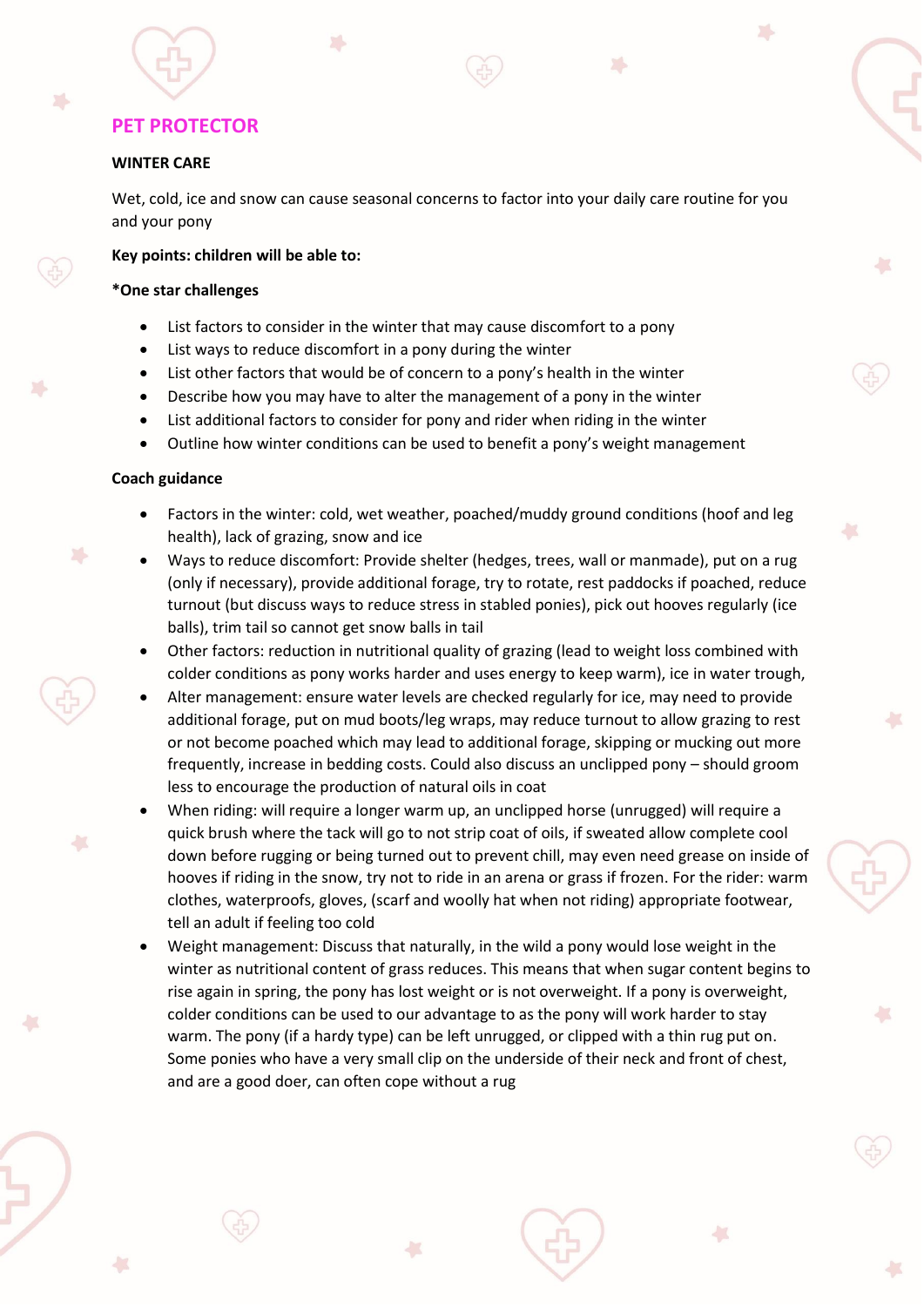## **\*\*Two star challenges**

 $\mathbb{Z}^4$ 

Ğ

N.

 $\mathbb{Z}^4$ 

 $\frac{2\pi}{\sqrt{3}}$ 

仁

÷

 $\Sigma_{\rm P}$ 

• Mud fever and thrush are two conditions that can affect ponies during the winter months. Carry out some research into what they are, the causes and symptoms. Present your findings creatively.

×

 $\frac{1}{2}$ 

 $\ddot{\phantom{1}}$ 

収

 $\frac{1}{2}$ 

÷

 $\sqrt{2}$ 

 $\mathbb{Z}^4$ 

• You might see some ponies and horses on the yard who have had their coats clipped off. Find out all about clipping and the different types of clips that ponies and horses can have.

収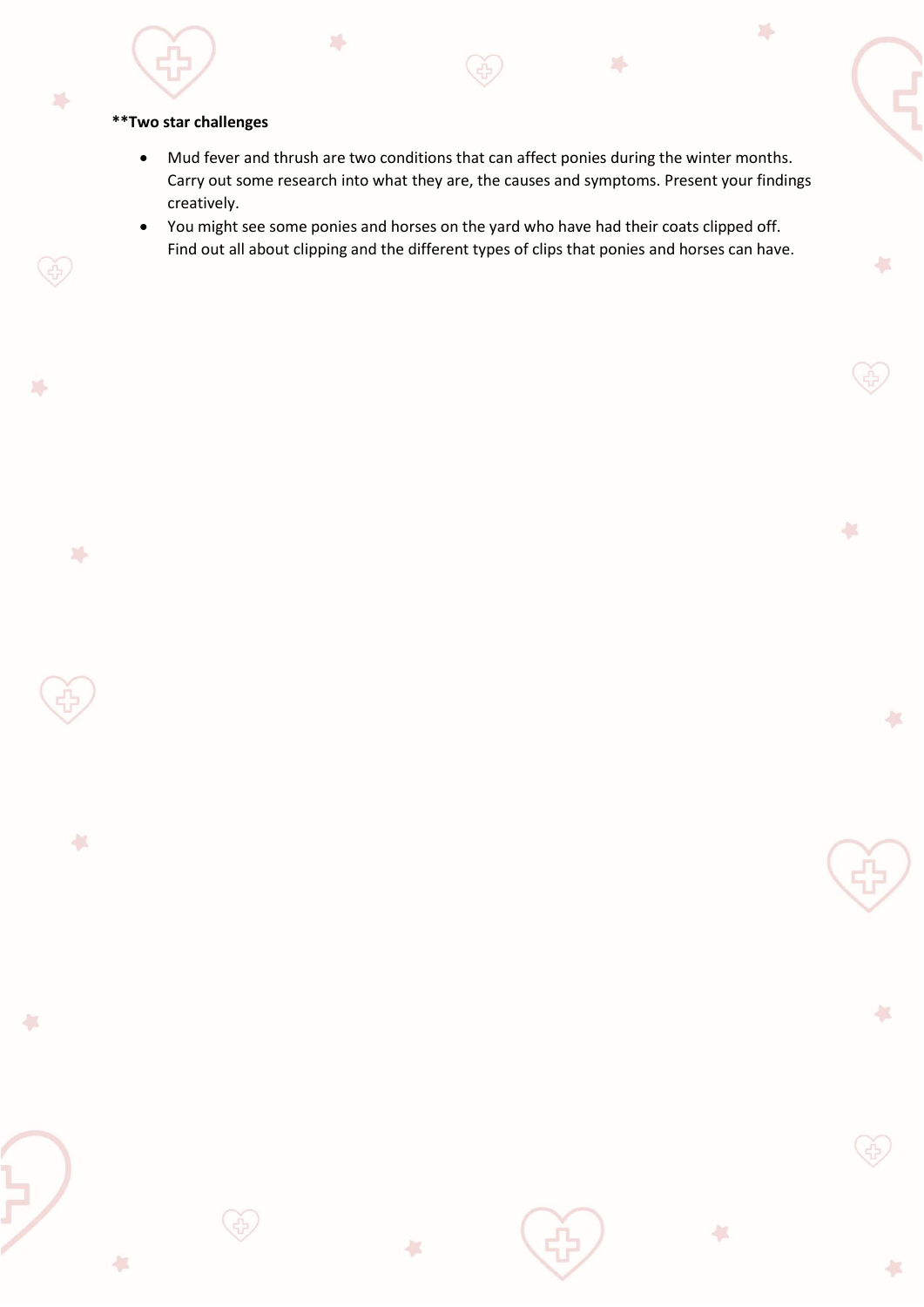# **RIDING SKILLS 3**

This topic will progress basic riding skills. There are three sets of challenges within this topic.

**Key points: children will be able to:**

## **\*One star challenges**

- Rise to the trot
- Carry out exercises in halt with no stirrups
- Walk without stirrups and put feet back in without looking
- Ride 20m circle at A and C
- Know at least 4 ways to change the rein
- Know where to ask and the aids for canter
- Ride a few steps of canter with leader

## **Guidance for coaches**

- Junior riders can be assisted, on lead rein, hold saddle or neck strap whilst riding if needed
- Rising trot; child does not need to be completely in time but should be able to show the motions of going up and down
- 5 laps of a suitable size space
- Walk without stirrups; sit in balance and perform simple changes of rein
- 20m circle and school figures can be marked out with cones or markers
- Canter with a leader assisting, can be up to 10 strides of canter or as many/few as rider can safely manage.

## **\*\*Two star challenges**

- Junior riders will be able to rise to the trot in time and on correct diagonal.
- Know how to cross stirrups over
- Junior riders will be able to walk without stirrups without holding on and in balanced position making changes of rein with minimal help
- Junior riders to ride a figure of eight by joining two circles together in walk and trot (can be marked out)
- Ride straight line down centre line to change the rein
- Know how many beats the canter has
- Can for longer can be the short side of arena or a half circle or other suitable area, whatever is suitable for the pony. Can be led.

## **\*\*\*Three star challenges**

- Work to improve balance and security in trot
- Standing up balance in stirrups in trot including changes of rein and school figures

イン

• Trot without stirrups on both reins and changes of rein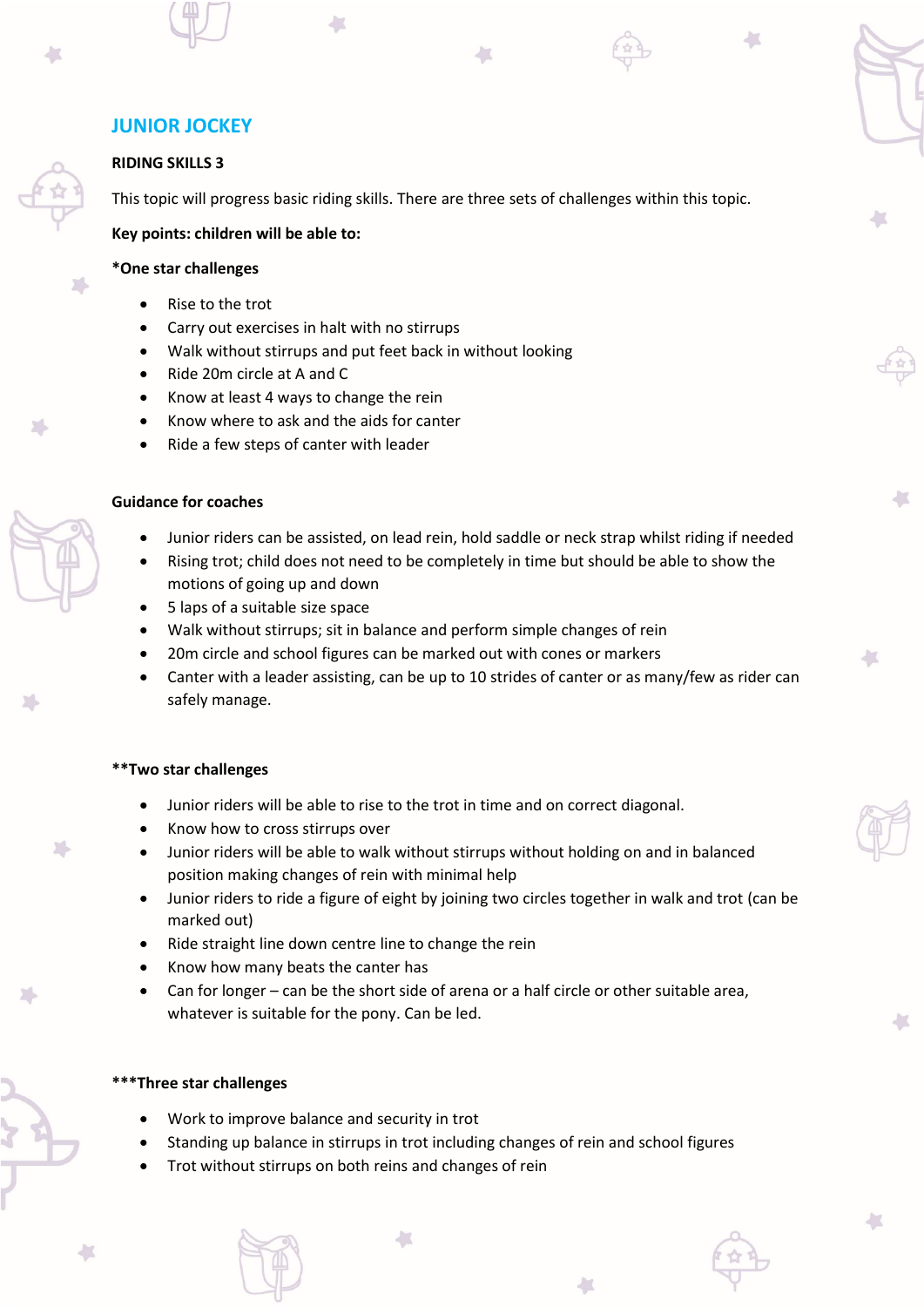• Ride a tear drop shape and a three loop serpentine. Can include 4 or 5 loop serpentines. Can be marked out.

**A** 

- Know how pony moves legs in canter and what it means to be on the right/wrong lead (don't have to be able to recognise if they are the correct/incorrect lead)
- Canter a lap or suitable sized area on each rein. Can include circles etc if required.

 $\overline{\phantom{a}}$ 

斗

47

24

 $\sum_{\alpha}$ 

N.

 $\frac{1}{2}$ 

 $\sum_{i=1}^n$ 



 $\sqrt{2}$ 

 $\frac{1}{2}$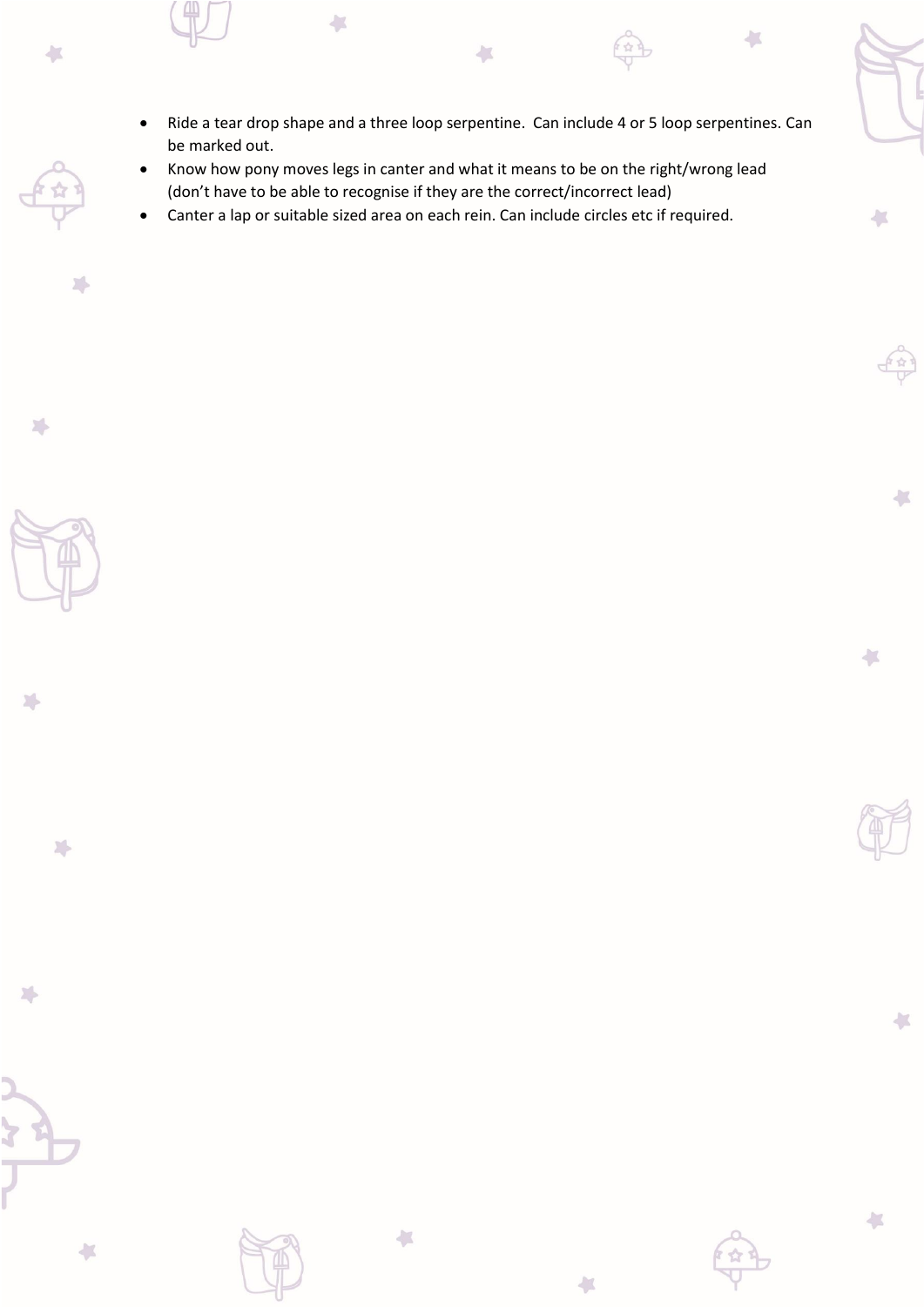# **JUNIOR JOCKEY**

#### **WARM UP, COOL DOWN**

This topic introduces the importance of the warm up and cool down both pony and rider in a riding session.

#### **Key points: children will be able to:**

#### **\*One star challenges**

- State why it is important to warm up (both themselves and the pony) before working
- State why it is important to cool down (both themselves and the pony) after work
- Recognise when a pony has cooled down after work
- Follow a warm up and cool down for their pony
- Follow a warm up and cool down suitable for themselves

# **Guidance for coaches**

- Most children should be familiar with warming up at the start of a PE lesson or sports.
- Recognise when a pony has cooled down could include looking at their breathing and noticing if it has slowed down and not blowing
- Children can follow instructions at all times with regards to warming up and cooling down they do not have to do this independently

## **\*\*Two star challenges**

- If the weather was very hot or cold would you change your warm up and cool down plans? Why?
- Can you think of any non-ridden activities that you can do with your pony as a warm up before riding or to cool down after?
	- o Carry these out in sessions



冯

A.

×



4X

Ł

収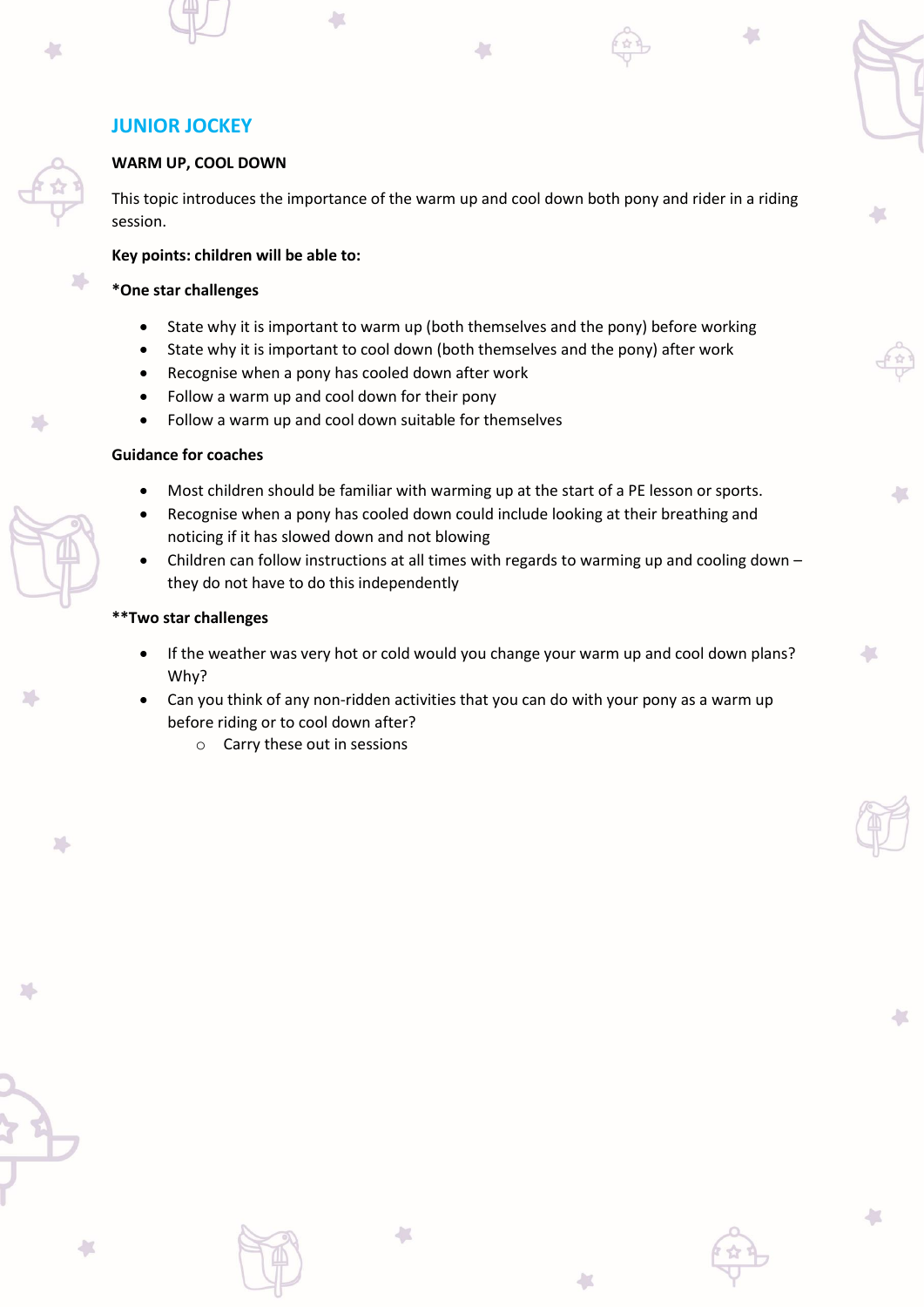# **JUNIOR JOCKEY**

# **LIVE WELL**

This topic introduces fitness and nutrition for riders

#### **Key points: children will be able to:**

#### **\*One star challenges**

- State what it means to follow a healthy lifestyle with regards to food and exercise
- List types of exercise and a benefit of being active
- List examples of fruit and vegetables
- State why it is important to drink water throughout the day
- State how being active and eating a healthy diet will benefit their riding

#### **Guidance for coaches**

- Healthy lifestyle; eating a healthy diet which includes fruit and vegetables; unhealthy snacks such as chocolate and sweets are small portions and as a treat. 5 portions a day.
- Types of exercise; anything that increases heart rate such as walking or running, playing in the park, horse riding, PE at school, any participation in sport.
- Benefits of being active; Improves behaviours, self-confidence and social skills, improves attention, develops co-ordination, strengthens muscles and bones, improves health and fitness, maintains healthy weight, helps to sleep better, improves mood and that feel-good feeling
- Hydrated: The human body is made up of about 60% water. [\(www.herefordshireccg.nhs.uk\)](http://www.herefordshireccg.nhs.uk/). It is important for all body functions.

#### **\*\*Two star challenges**

- Find out about the different food groups and why each of them is important. Give some examples of food in each group.
	- o Carbohydrate, Protein, Dairy, Vitamins and minerals, Fruit and vegetables, Fats and sugars
- Try to think of some healthy snacks you can swap into your diet. What kind of ingredients would be in a healthy snack? Even better, can you have a go at making any to share with your family?
- What foods from your rainbow list can be shared with your pony? Are there any on there that ponies can't eat?

 $\left\| \cdot \right\|$ 

J.

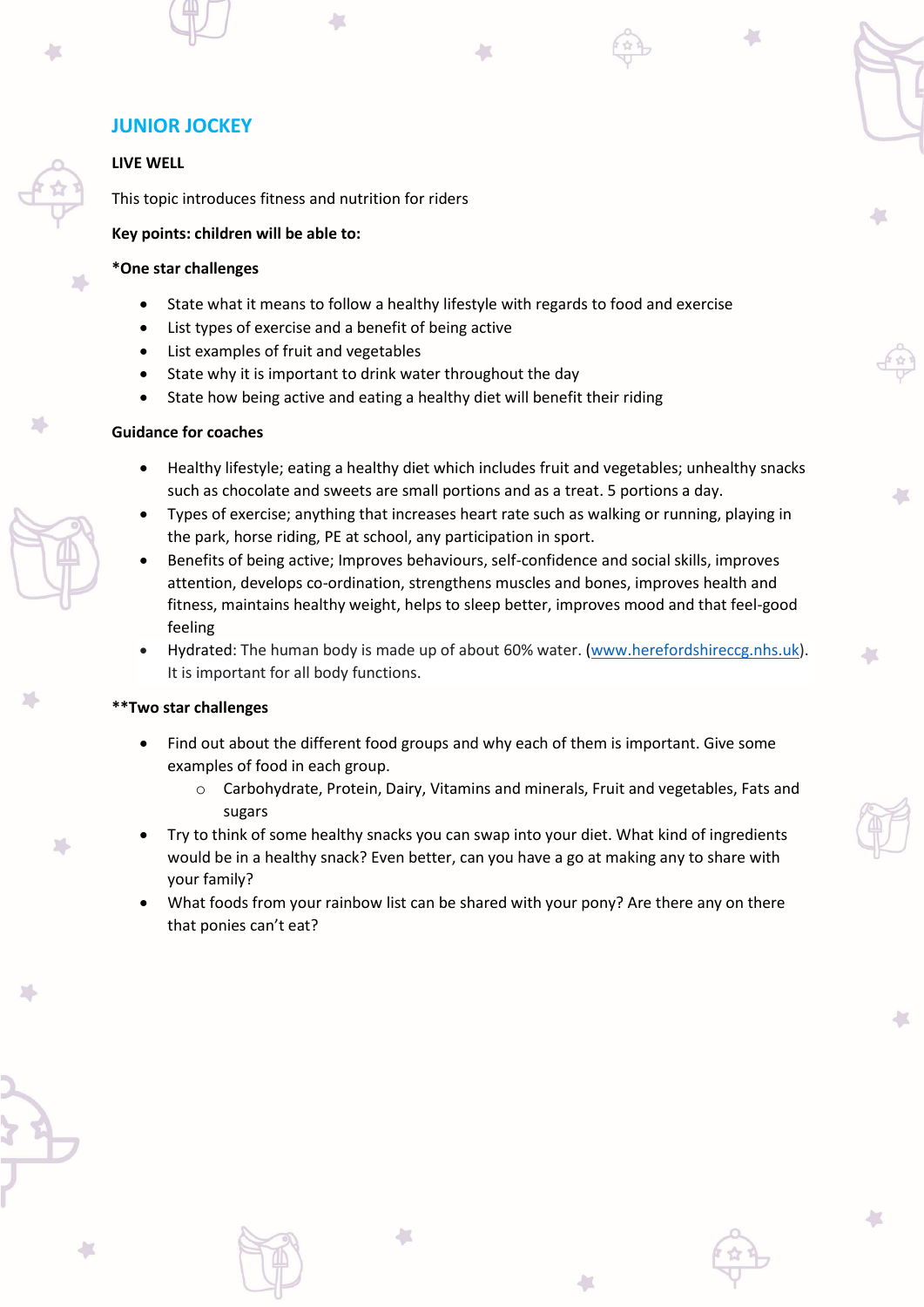# **JUNIOR JOCKEY**

#### **BRIDLE AND BITS**

This topic will introduce the parts of the bridle and some common bits

**Key points: children will be able to:**

#### **\*One star challenges**

- Identify some parts of the bridle
- Identify a snaffle bit
- Identify parts of a bit
- Outline the action of a snaffle bit
- Check the fit of the bridle for comfort

# **Guidance for coaches**

- Parts of the bridle; headpiece, browband, throatlash, cheekpiece, noseband, bit, reins
- Parts of a bit: mouthpiece, bit rings
- Basic action of snaffle bit: When the reins are used, the bit rings apply pressure to the corner of the mouth and lips and the mouthpiece applies pressure to the tongue and the bars of the mouth (the area of the gums with no teeth). Can include the action of single and double joint.

h 7

m

Fit of bridle: should be able to recognise one wrinkle at corners of mouth and how to check noseband for comfort (two fingers at front of horse's nose). Discuss the importance of the noseband not being too tight.

## **\*\*Two star challenges**

4X

• Find out about the other bit families and create a short guide to each of them. Include the family name, its special features and pictures of the bits.

氩

• Find out more about nosebands. What other types are there and what makes them different from each other?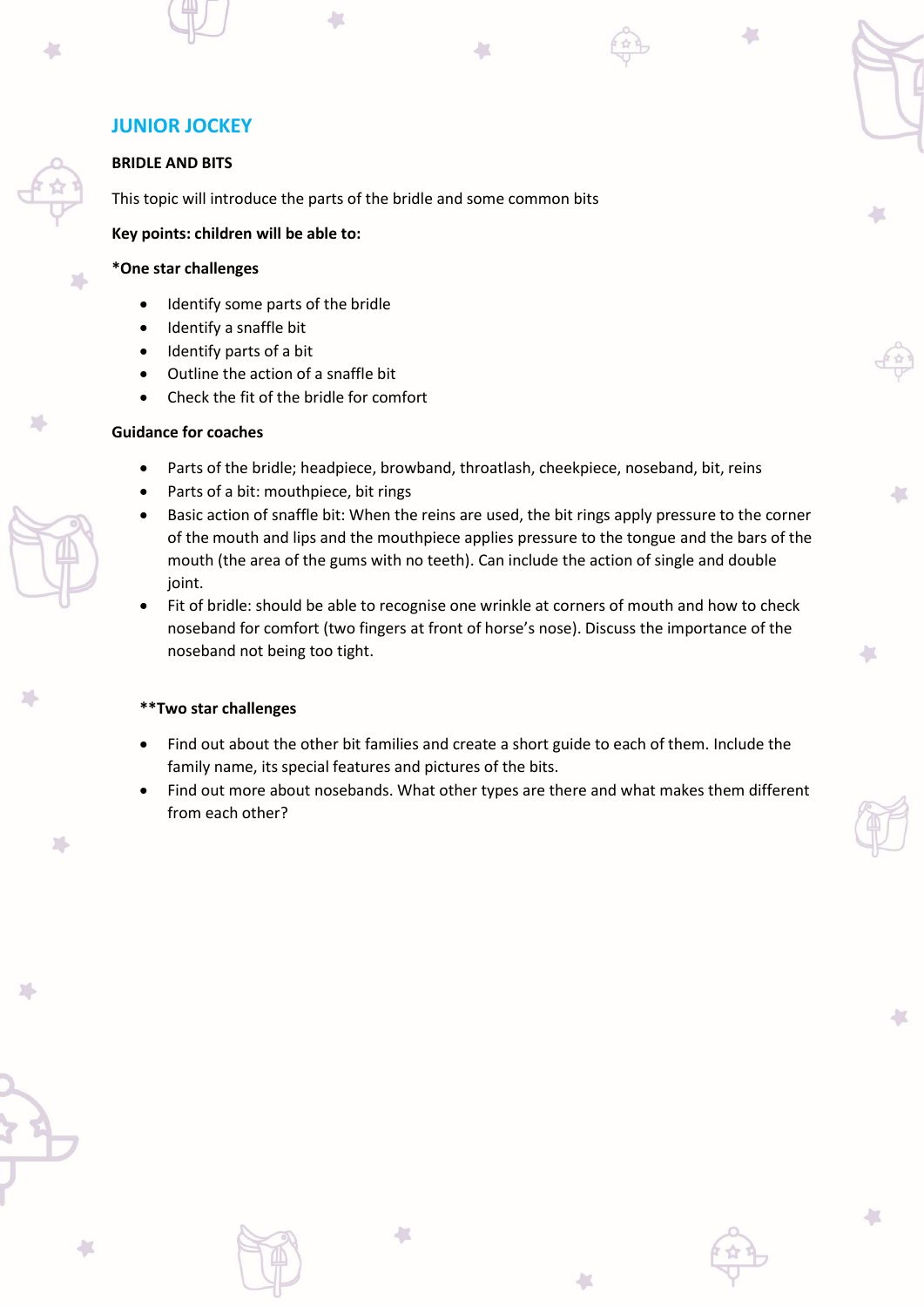# **PONY FITNESS**

The health and fitness of a pony is as important as the health and fitness of the rider.

# **Key points: children will be able to:**

## **\*One star challenges**

- Describe why it is important to consider a pony's fitness
- State signs to observe that may indicate a pony is unfit
- Outline the benefits of improving fitness
- Identify activities that require a low, medium and high level of fitness
- Outline how to improve a horse's fitness

## **Guidance for coaches**

- Why: an unfit pony is likely to tire quicker and therefore increases the risk of injury, ensure your pony is comfortable carrying out activities, an unfit pony may not enjoy being ridden and try to avoid riding activities by bad behaviour, a fit pony is likely to recover quicker (normal breathing) after riding
- Signs to observe: struggling or reluctance to go forward, moving slower (lethargic), stumbling or tripping, losing balance, breathing rate may increase quicker, taking a long time to recover to normal breathing rate, knocking down jumps or stopping
- Benefits of improving fitness: reduces risk of injury through tiredness, a happier, more comfortable pony when being ridden, pony recovers quicker after riding
- Low: hacking or walk and trot schooling for short periods, medium: long distance hacking or general schooling, pony club games, show jumping activities, high: cross country, eventing, high level competitions
- Basic suggestions to improve a pony's fitness are required, such as: increase work gradually over a period of time (about 6 weeks), try to add hill work if possible. A fitness 'plan' is not required here, just a general understanding that a gradual increase in work (type and duration) is required. Longer hacks (up to 2 hours) are very good to improve strength, stamina and basic fitness

## **\*\*Two star challenges**

"Is it important for the rider to be fit?"

- Do you think this statement is right or wrong? Find some evidence to support your choice.
- What can you do to improve your fitness? Produce a plan to improve your fitness over the next month. Remember to show how you are building the steps up gradually. Have a look at a programme suitable for children your age for some inspiration. Check with an adult before you start any fitness program.
	- $\circ$  This can be simple ideas such as e.g.: walk 10000 steps each day, walk up and down stairs, go for a walk with family at weekends, find some suitable exercise videos online to follow at home, do some stretches daily
- Pictures or video clips of horses competing in different disciplines and activities. Talk about the requirements and fitness levels required. Compare to human athletes.

41



X.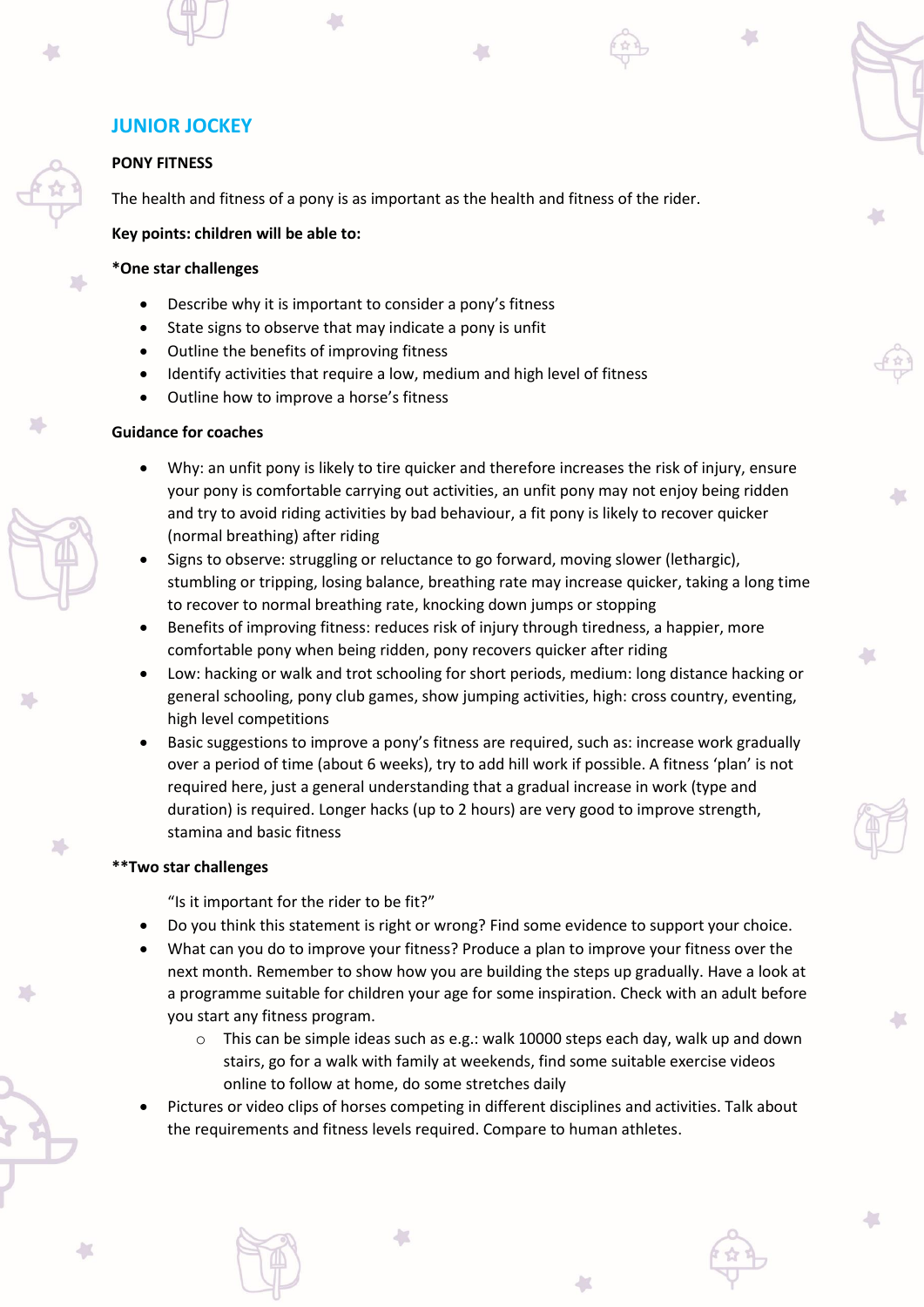# **ROAD AWARENESS**

Road signs and markings give instructions and guidance to all road users, so it's important you know their meaning for when you ride out.

## **Key points: children will be able to:**

#### **\*One star challenges**

- Identify common road signs
- Identify common road markings
- State why road signs and markings are used
- Identify different hazards when riding on road
- Know why they should be aware of them
- Practice riding past simulated hazards in an arena

# **Guidance for coaches**

- Common road signs to identify; Stop, Give Way, Roadworks, Roundabout, National Speed Limit. This can be from photos or other images
- Children will need to know what each sign might mean to do, or what it may be warning of. For example, if you come across a 'Stop' sign the rider must stop and observe surroundings, checking it is safe to continue
- Common road markings; Stop, Give Way. This can be from photos or other images
- Children will need to know what each road marking means to do. For example, a dashed line means 'Give Way' to traffic before proceeding, it is important to check for oncoming traffic and wait should a car be oncoming
- Build a simple road route with 'hazards' in an arena or suitable space. Junior riders to walk the route on foot, thinking about positioning, negotiating simple hazards and signalling. Progress to riding the route on horseback.

- What side of the road should you ride on? Is this same in all countries?
- Think about all the road signs you have seen so far and then have some fun creating your own. Think about the shape, colour and size of your sign. Is it going to give information to people or warn them about something? It's entirely up to you! Show your sign to your friends and see if they can guess what it means.

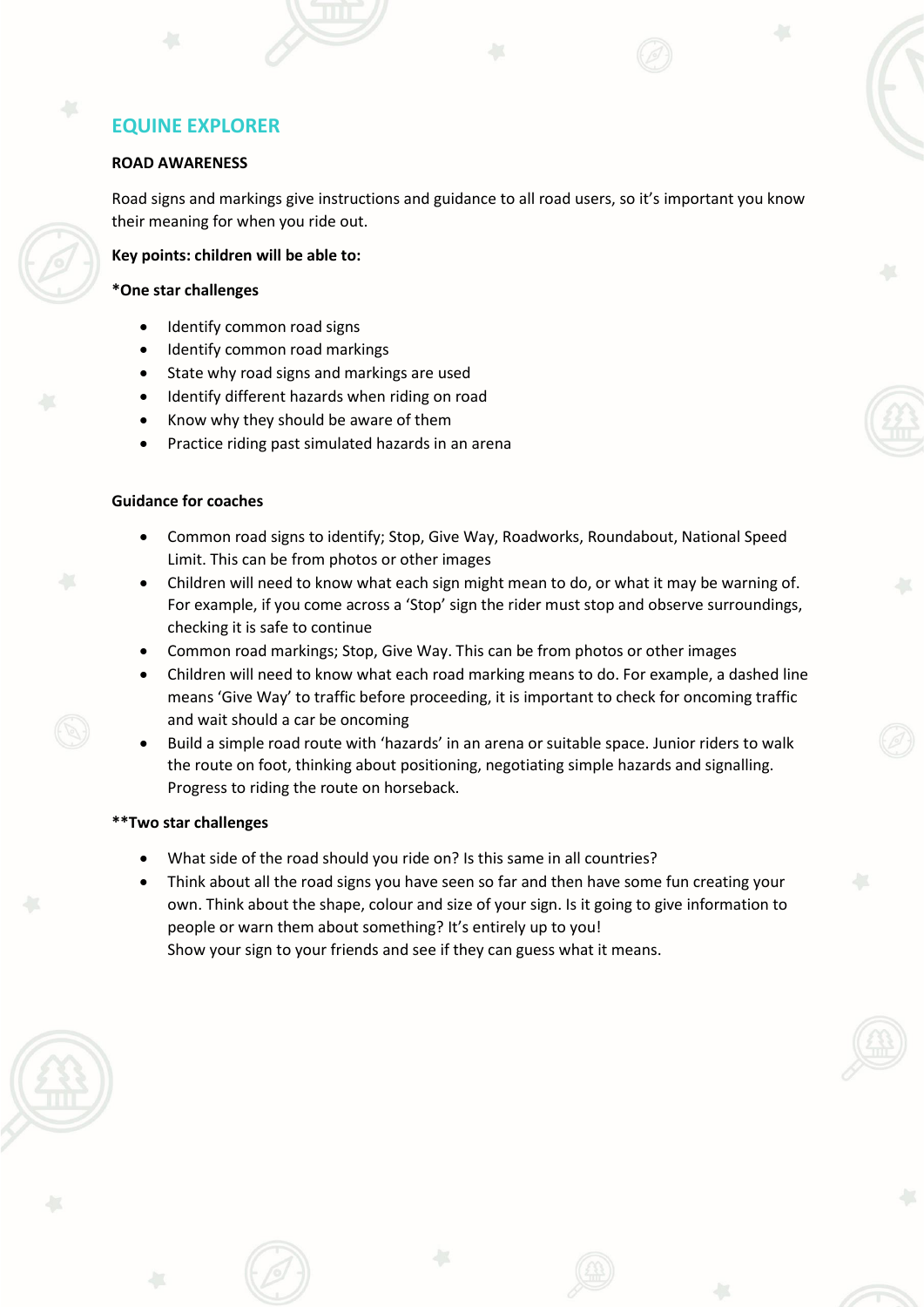# **EXPLORING OFF ROAD**

Exploring off road is important for both horse and rider, so it's important to know how to do so safely.

# **Key points: children will be able to:**

# **\*One star challenges**

- Describe where you can legally explore off road
- Describe how to prepare to go out riding and what to take with you
- Describe the benefits of riding your pony off road
- Describe what type of ground you may ride across and key considerations for riding
- Describe how to ride your pony up and down hills
- Identify some hazards you may come across on an off road ride

# **Guidance for coaches**

- Where:
	- o Not to ride: Footpaths for walking, running, mobility scooters or powered wheelchairs
	- o Can ride: Bridleways for walking, horse riding, bicycles, mobility scooters or powered wheelchairs
	- o Can ride: Restricted byways for any transport, including riding and carriage driving without a motor and mobility scooters or powered wheelchairs
	- $\circ$  Can ride: Byways open to all traffic for any kind of transport, including cars (but they're mainly used by walkers, cyclists and horse riders and carriage drivers)
- Preparing to ride out: Hi-Viz, leadrope attached to saddle, a phone if you have one, letting someone know where you're going and how long you intend to be, downloading the what3words app, identifying a route before you go, wearing long sleeves (to avoid being scratched by branches if through woodland), sun protection, fly protection
- Benefits: Schooling ideas for off road: Walk, trot & canter in straight lines, practising aids (keeping pony to one side of the track/going through gates/standing still), confidence riding through water and varied surfaces, turn on the forehand, building fitness levels. Riding off road can be quieter with less risk of accidents from vehicles
- Type of ground: include discussions on muddy ground, deep/boggy, hilly, uneven, hard, stony. The children may think of lots of different types of word for the same type of ground. Key considerations mean what do you need to think about. Muddy – could be slippy, so walk. Deep/boggy – walk to reduce risk of injury, go round edge where possible. Hilly/uneven ground, again walk to avoid trips and to help pony feel secure underfoot. If a steep slope or one that goes on for a distance pony may begin to trot to gain impulsion to get up
- How to ride up/down hills: up hill, lean forward, Down hill, lean back, likely to walk only.
- Hazards: include boggy/uneven ground, hanging branches, fallen branches, holes in ground, narrow walk ways, gates, bridges, water.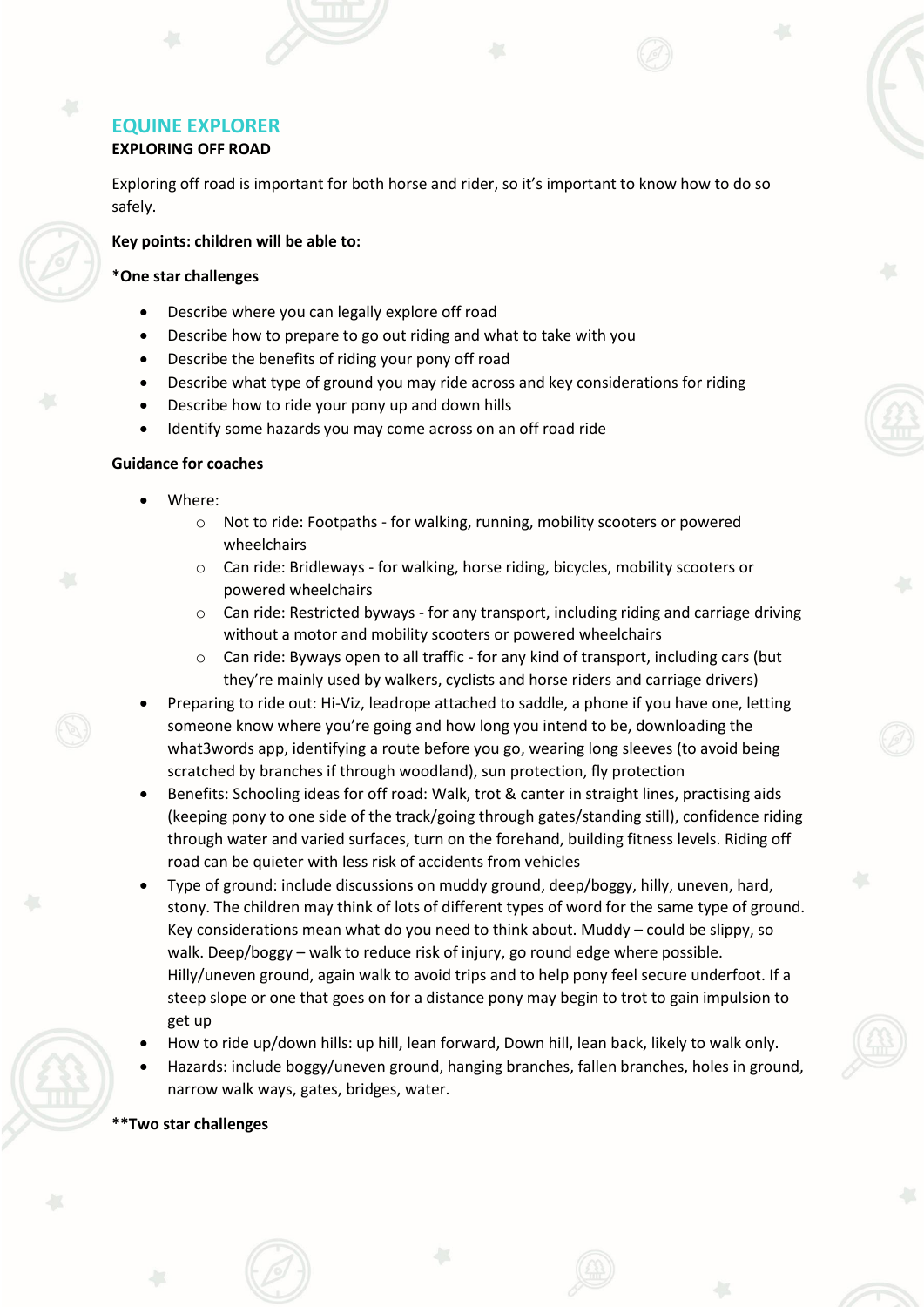- Do you know what to do if something goes wrong on your hack? Your pony might lose a shoe or you might get lost. Plan who you would call for help and what information you would need to give them.
- Sometimes landowners open a route or area of their private land for people to ride over. This is known as a permissive route and isn't generally shown on a map. Ask your coach if there are any permissive routes near your yard.
	- o Permissive route: a route or area on private land that the landowner has given permission for people to use. Permissive access routes are not generally shown on maps because they are not permanent and there might not be a formal agreement in place. They might also only be temporary (for example during am organised pleasure ride only).
- Imagine a landowner has opened a permissive route near a haunted castle or through some exciting woodland. Write a story, draw a cartoon strip or put on a play about what adventures you and your pony get up to on your ride.

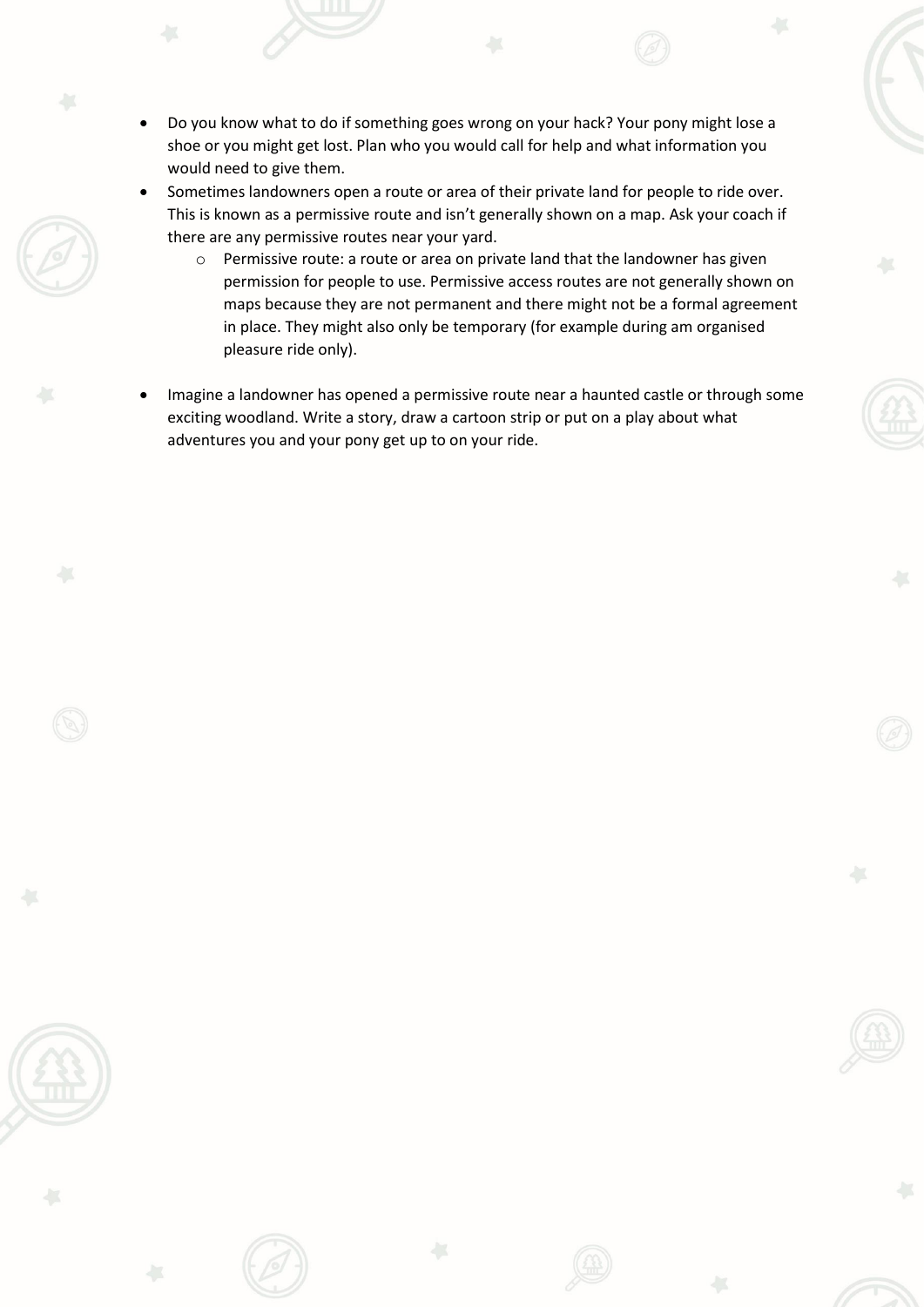#### **NAVIGATION 2**

Further map reading skills for beginners (2)

#### **Key points: children will be able to:**

#### **\*One star challenges**

- Tell you what the Key means on a map
- Identify symbols on a map from the Key
- Identify the scale on a map
- Identify a grid reference
- Identify an off-road route on a map Last point suitable for those riding and accessing routes in England and Wales only:
- Identify where there are errors on a map. For example where a route has been incorrectly recorded, perhaps as a footpath or not recorded on the map at all. Identify some of these routes where they change status along a route, for example a dead end. Routes in England and Wales require research so they can be recorded correctly for future use. Reference to the BHS Project 2026.

#### **Guidance for coaches**

- Use the key relative to the map you are using. We recommend Ordnance Survey 1:25k maps
- Grid reference: depending on the age and ability of children you can make this as easy or difficult as you like. For example, OS maps often use a four, six or eight figure grid reference.
- Sometimes Rights of way are recorded incorrectly (where they change status along a route e.g a dead end) these require research so they can be recorded correctly for future use. Reference to the BHS Project 2026.
- Contours: Contours are the orange or brown lines on a map that tell you how high and steep a gradient is. The more lines you see, the higher the hills. If the lines are close together, the sides of the hill are very steep. If there are big gaps between the lines, the slope is gentle

- It's not only maps that can help you find your way around, the stars can also help lead the way. Find out about the North star and how it can help travellers.
- Draw your own map, complete with symbols, a scale and a key. It could be somewhere you know well like the yard or you can invent somewhere new if you want to.

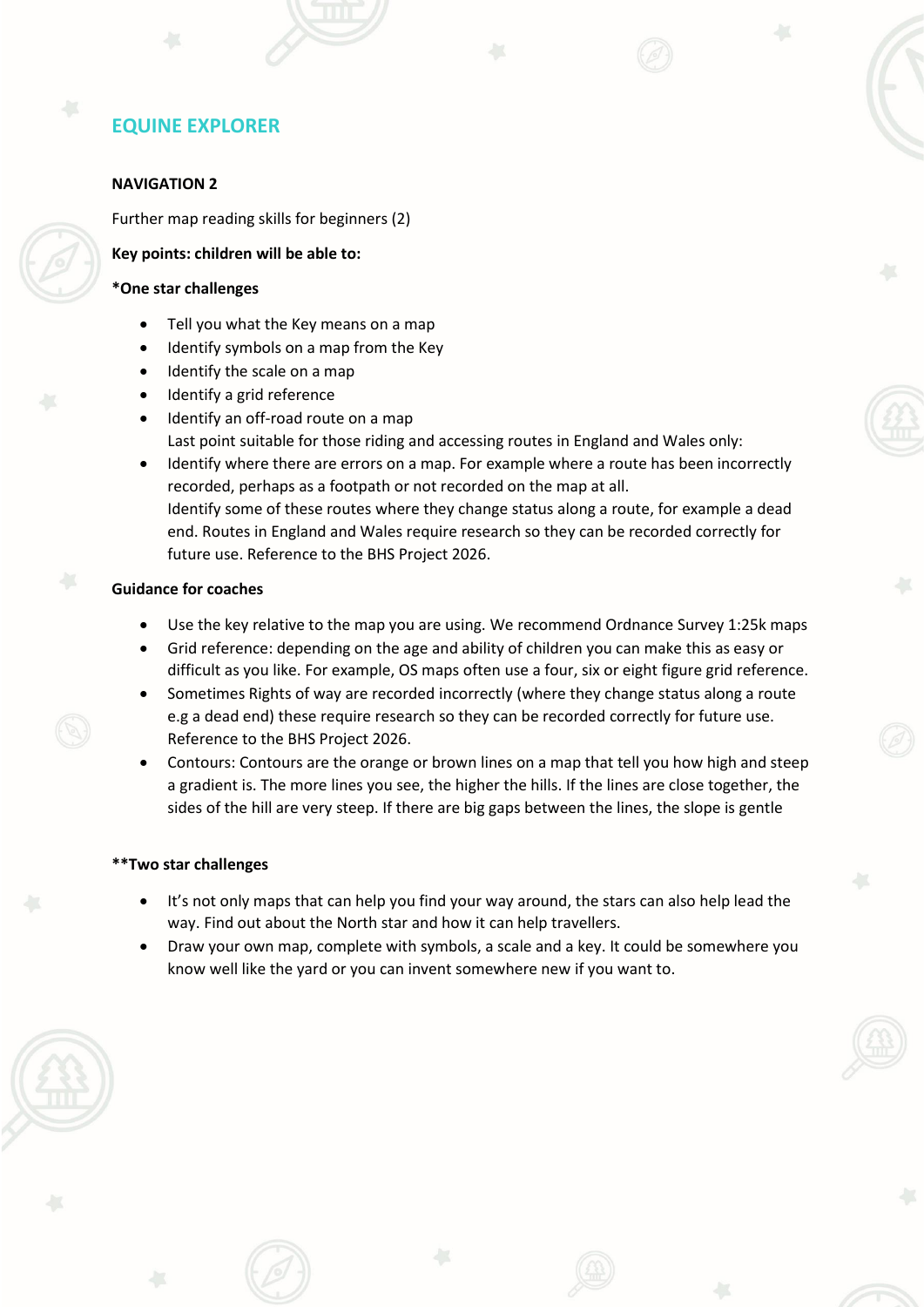#### **BEACH RIDING**

#### **Key points: children will be able to:**

#### **\*One star challenges**

- Identify the benefits to riding on beaches
- Know where to find out if a beach allows horse riders
- Tell you the kind of restrictions that may be in place for horse riding on a beach and why
- Describe tide patterns and how they can be dangerous
- Describe how to care for your pony and tack after beach riding
- Describe how to safely ride on a beach with relation to other users, wildlife or conservation areas
- Describe hazards that could be found on a beach

#### **Guidance for coaches**

- Benefits: Riding on beaches can build up fitness levels and encourage muscle tone and strength in your pony, change of scenery and fun for horse and rider, great way to see areas of beauty
- How to find out if you can ride on a beach. Visit the website or local authority website. It must be stressed that you should always check before taking your horse to a beach, and many beaches do not allow horse riders, or riding is only between restricted times or seasons.
- Restrictions: Some beaches may restrict horse riders to certain stretches, or only allow horse riders on at certain times of the year. If horse riding is allowed throughout the year there may be restrictions to the time allowed for horse riders. This is usually for the rider's benefit so the beach will be quieter
- Tides: Tides refer to the rise and fall of (most commonly) the sea/oceans, caused by the interaction between the Moon, Sun and Earth. As the Earth, Sun and Moon change and move this creates gravitational forces that act on the seas, causing changes in the height of the sea. This is seen by a tide coming into the beach (high tide), or going away from the beach (low tide). It is important to be aware of tide times for the beach you want to ride on to avoid the risk of being trapped by an incoming high tide which could result in a small, reduced or sectioned off beach to ride on. Different parts of the world experience different tide patterns
- Caring for your pony: After a ride on the beach it is advised to sponge/wash down your pony to remove any sand and salt water. Ensure your pony is cool before travelling. Offer water
- Tack: Salt water can dry out and crack leather so it's very important to clean your tack after riding on a beach
- Safe riding on a beach: Wear hi-vis so you are easily visible. Ride with respect for other users and maintain control of your pony. Do not ride through groups of people and try to get as far away from others before having a canter. Understand that horses and dogs can become more excitable on a beach and may not react how they usually do at home. Look out for signs that warn of areas where riding may not be permitted and follow the instructions. Always avoid disturbing wildlife and plants, paying particular attention to dunes, salt marshes and estuaries. Keep to designated paths. Sand dunes and salt marshes are fragile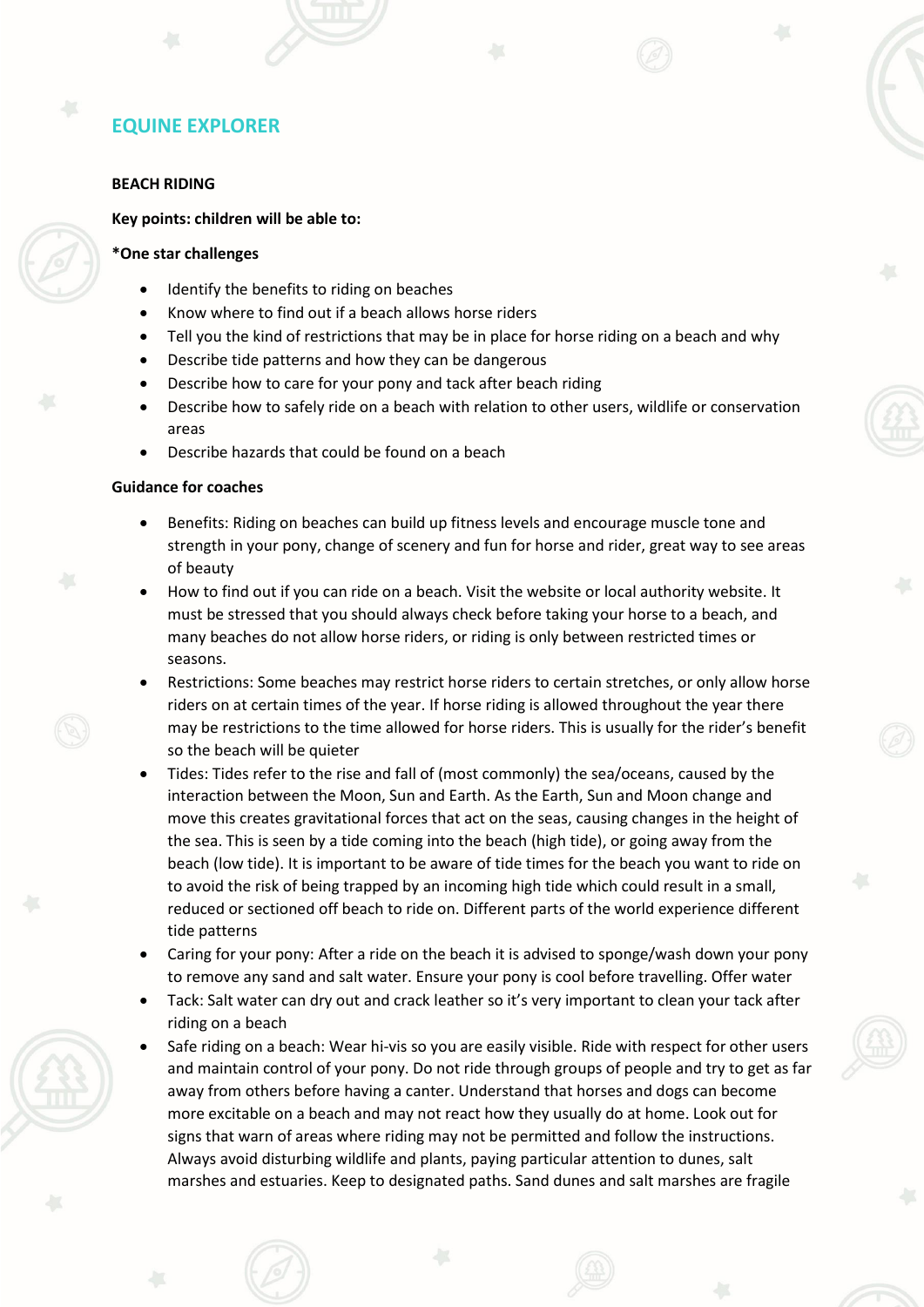environments and riding through or over them should be avoided for conservation reasons, even if riding is not specifically prohibited. If riding in a group always ensure that all riders are happy to go at a faster pace and be aware that some ponies may try to race each other. If you want to take your pony to the sea, approach slowly from the side so they can get used to the water coming towards them. Never take them out to sea to swim it is extremely dangerous – horses find it difficult to turn around in water and the strength of the waves can easily carry them further than you think. Before you ride on a beach note the coastguards number in case you need to call for assistance. If you want to have a canter we would recommend walking the track first to check for any hazards

• Hazards: generally coastlines can be quite windy which can unsettle a pony. You may see more people or dogs than you would hacking out and you may see things you have not come across before such as kites, wind breaks, sail boats etc. Look out for things your pony could trip or stumble on such as sandcastles or holes dug in the sand. When the tide is low and going away from the beach this can leave deep stream-like effects which could cause uneven ground

- Identify the wildlife you might find and how to ride responsibly to not disturb or damage their habitat
- How would you introduce your pony to paddling in the sea? Why is it dangerous to swim your pony in the sea?
- Share information with other riders about how to stay safe when riding on the beach.

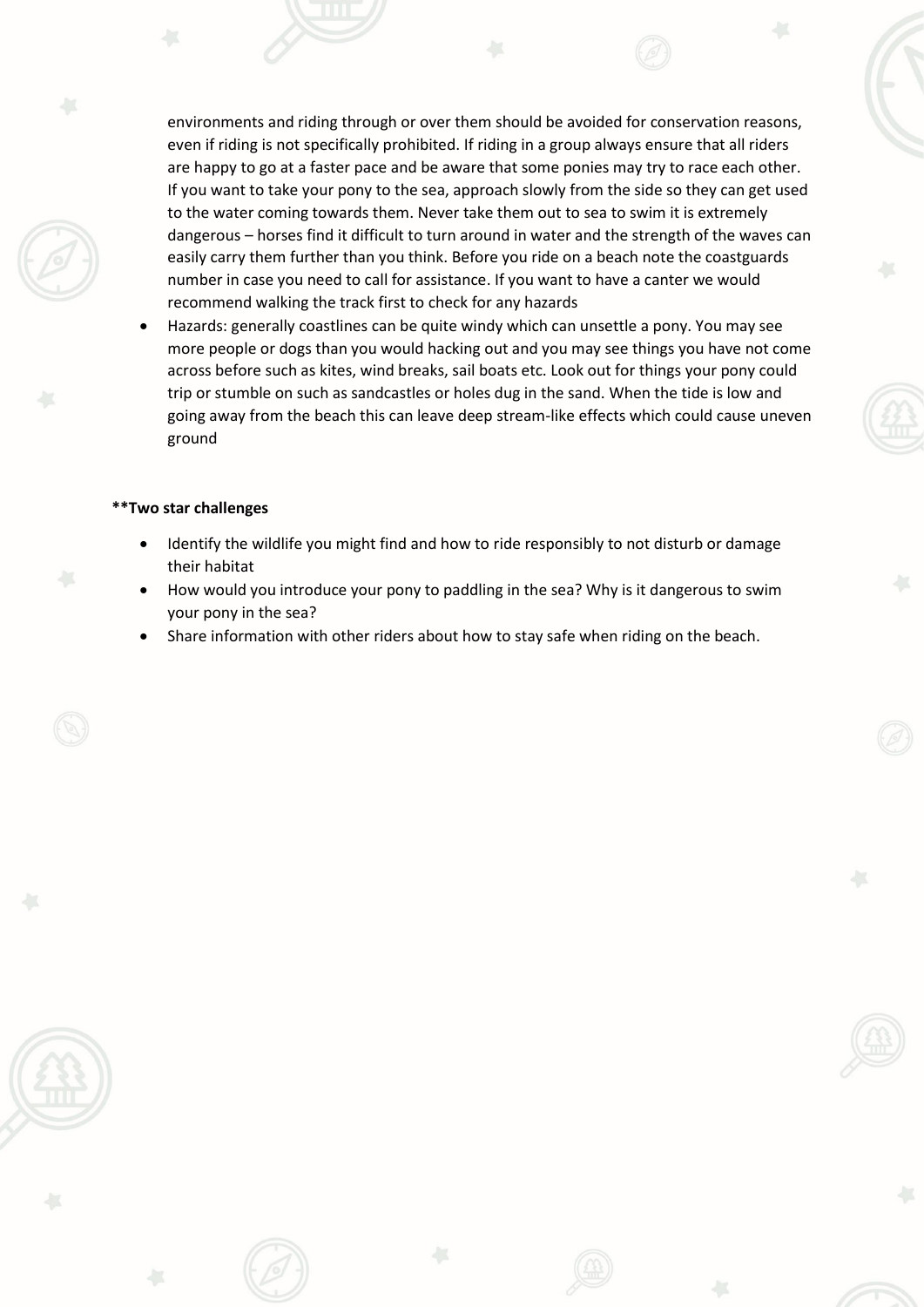# **FIRE SAFETY**

This topic will help you identify fire hazards and what you can do to help reduce the risk of fire on the yard and keep yourself safe

#### **Key points: children will be able to:**

#### **\*One star challenges**

- Identify potential fire hazards and risks on a yard
- Outline basic fire prevention methods
- Know how to raise an alarm if they see smoke or fire on the yard
- Describe how to keep themselves safe during a fire

## **Guidance for coaches**

- Causes of fire; people smoking, electric appliances discuss how short circuit, faulty, near water etc, machinery, fuel, fertilisers etc
- Basic points to prevent fire; hay/straw/bedding stacked reasonably and away from stables, muck heap situated away from stables, fuels stored in secure areas, walkways and gangways kept tidy, switch off lights and heaters when not in use, firefighting equipment and evacuation procedures. Discuss what the part the children can play – keep areas tidy, put equipment, tack and rugs back in appropriate storage place, report anything unusual seen. May need to reassure young children to not be worried about coming to the yard. Explain what the yard does as part of their fire prevention
- Raise an alarm: If they see smoke or fire; shout FIRE FIRE FIRE, ring the alarm/bell and walk away from fire but continue to shout until an adult hears them. Walk or follow an adult (or fire marshall if one appointed) to the designated fire assembly point
- Keeping themselves safe refers to not trying to put out a fire, not trying to rescue horses. To go to the fire assembly point and remain there until told otherwise.
- If they are on fire the procedure is to STOP, DROP, ROLL until the flames are out

#### **\*\*Two star challenges**

- Make a fire evacuation plan for your home.
- Design a fire safety poster for your yard

 $\overline{\phantom{a}}$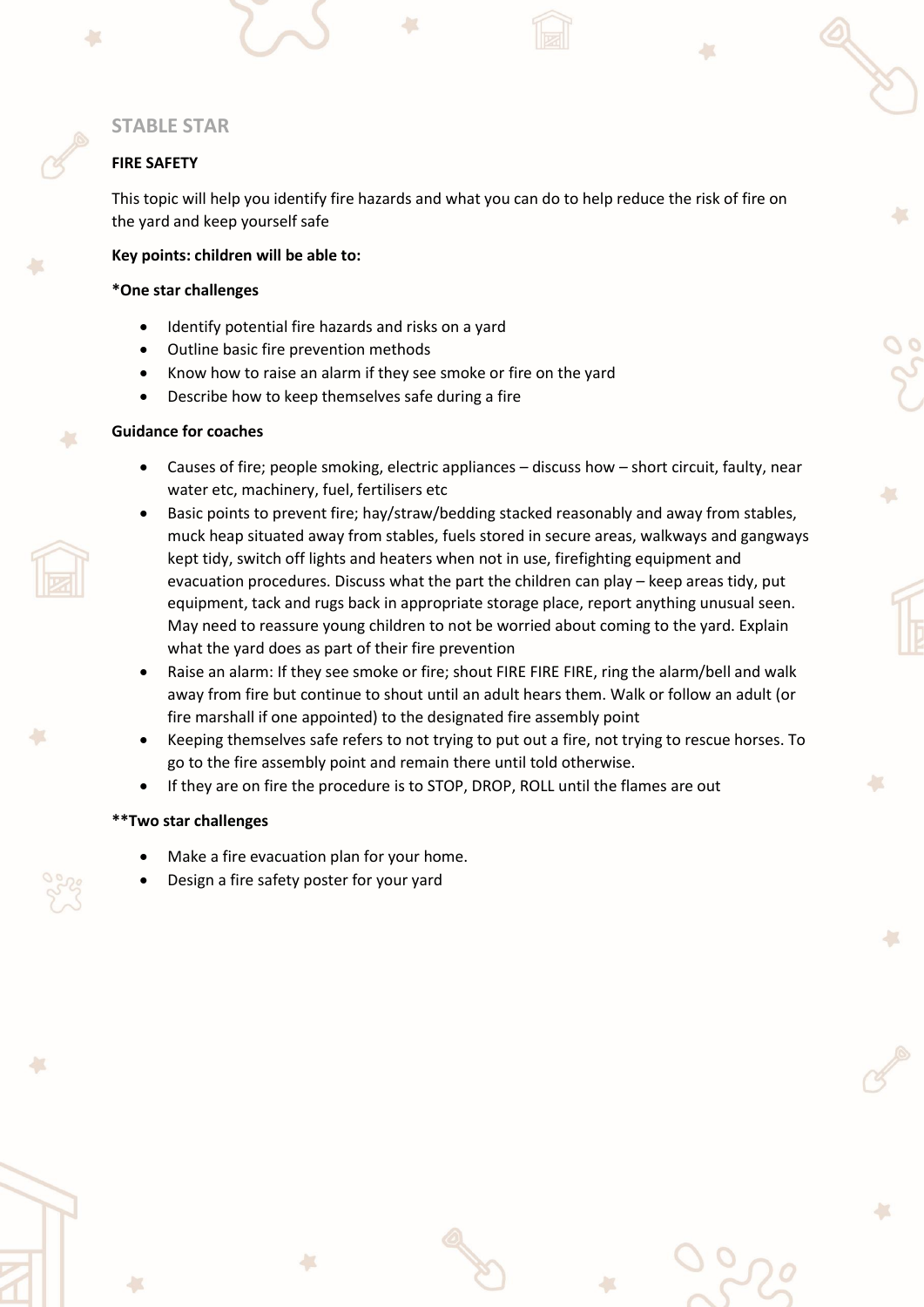# **LEADERSHIP**

Discover the role of the yard manager and develop your skills to carry out this role.

#### **Key points: children will be able to:**

#### **\*One star challenges**

- Outline the role of the yard manager
- List tasks a yard manager may carry out on a daily basis
- Assist the yard manager to plan a day's work
- Assist the yard manager to delegate tasks to staff
- Communicate to yard staff appropriately
- Take on team leader role to complete a task with their group

## **Guidance for coaches**

- This topic should give the opportunity for the child to shadow the yard manager/staff member and help them with daily tasks. They should have an awareness of the day to day tasks that are completed for the everyday running of a yard. Tasks should be appropriate to the centre/yard the child is at.
- The daily chores could be appropriate to the general yard duties, or preparing for riding school lessons and activities
- The child should be encouraged to delegate and assist with communicating the daily chores to staff to develop communication skills and confidence speaking to others. Be aware not all children will have the confidence to speak in front of groups of adults so use your judgement here.
- The recommended minimum time required to complete this topic is half a day (shadowing/helping/taking the role of yard manager) but the centre can lengthen this if they feel this will provide a greater benefit to the child

- Research how to become a yard manager. What qualifications and experience do you need? Write a job advert for a yard manager
- Ask for feedback from your team after part three and see what skills you were good at and which skills you can work to improve. Was there anything you would do differently if you did the task again?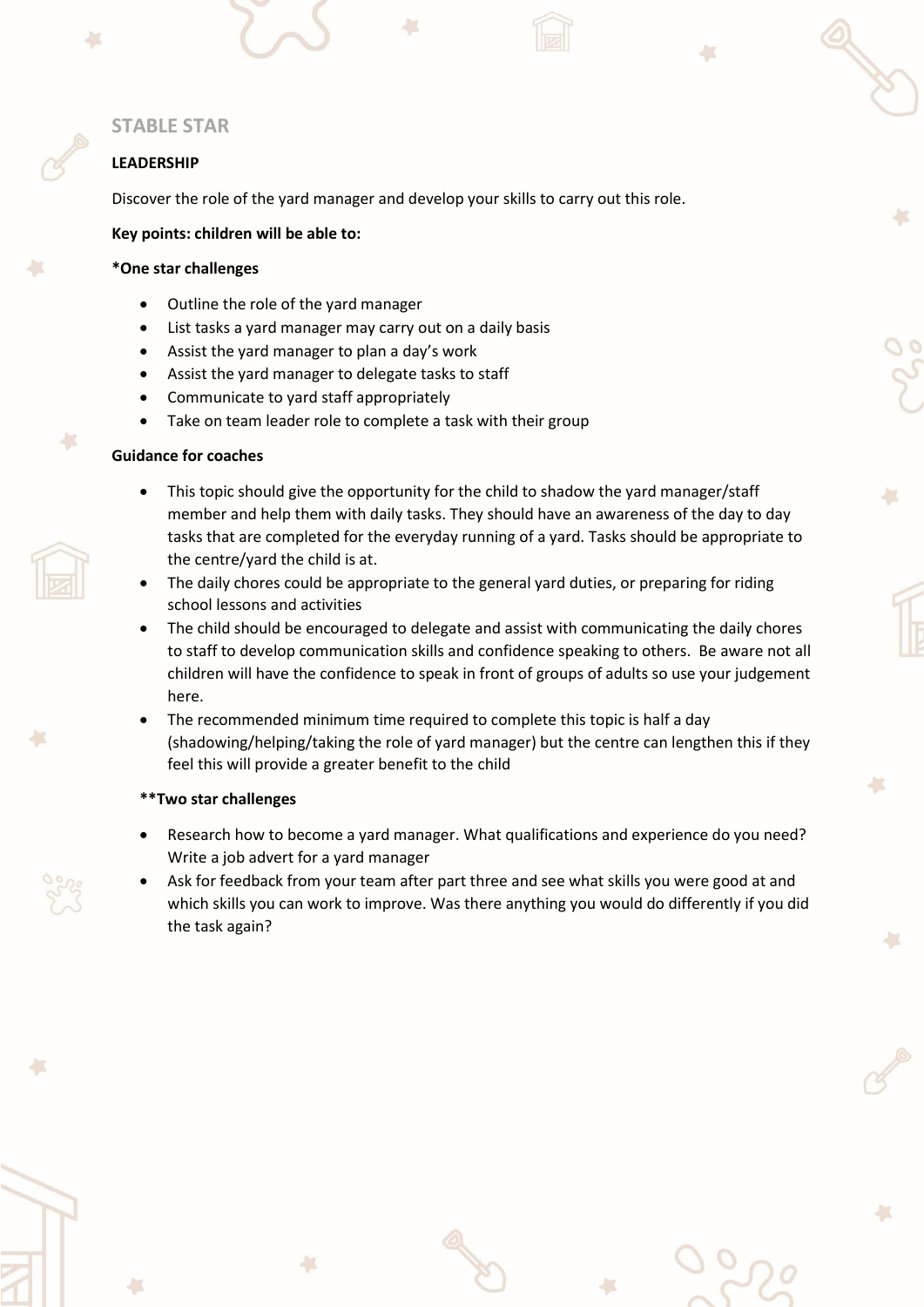#### **RECORD MAINTENANCE**

All yards and riding schools will keep records to help with the smooth running of the business. Find out what these are and the responsibility to keep the records safe and up to date

#### **Key points: children will be able to:**

#### **\*One star challenges**

- List records that may be kept within a riding centre
- Outline why it is important for a riding centre to keep and maintain records
- Outline a basic filing system for keeping records
- Update a record
- Outline their responsibility when handling records and information
- Outline the centre's responsibility when keeping and filing records

#### **Guidance for coaches**

×

- Records you could discuss include: for horses and ponies health records (worming test or wormer given, teeth, saddle fitter, farrier, vaccinations), riding centre records (pony name, age, weight limit, activities they can do), client records, staff records, booking diary
- Basic filing system: they can describe the filing system used at the centre, paper or electronic. Basic understanding that they are usually alphabetical so a pony's record can be found easily
- Update a record: This doesn't have to be a current/working record they can use a template provided by yourself to 'update' a record. Could be a simple farrier mock record, and update with date, name of farrier and work done, date of next appointment
- Their responsibility: update accurately, file back correctly. Never leave out records, always put them back where you found them
- Centre's responsibility: Personal data for clients and staff should be locked away, records should be accurately maintained, records should be kept only for as long as necessary

- Help out in the office or at home with simple tasks like filing or printing
- Think of a system to organise something at home It could be your books, socks, toys or anything else you can think of. You could sort them by colour, alphabetically, size or shape or whatever way you want. Take a picture and show your group your organising skills. What was your favourite system?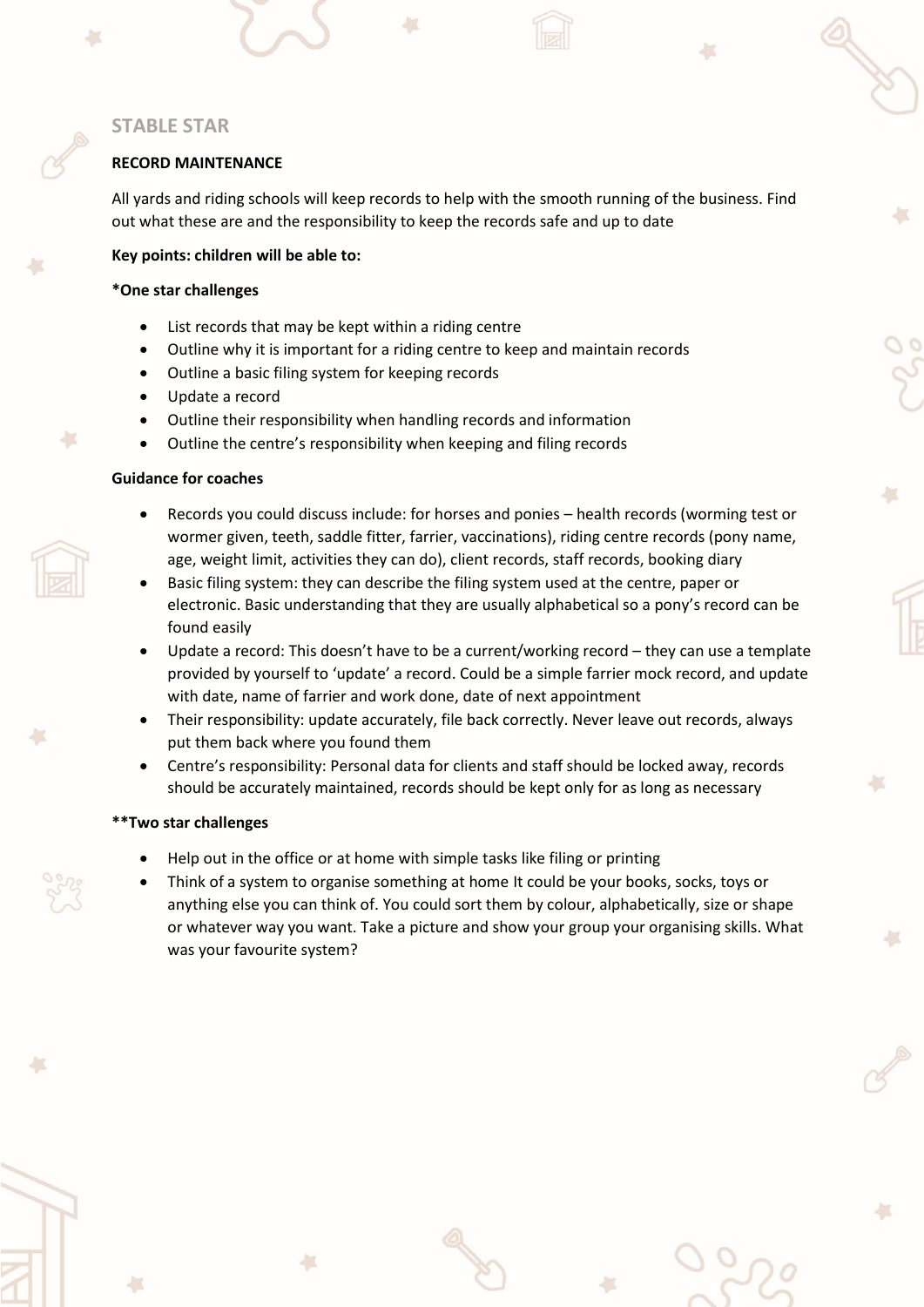# **CUSTOMER SERVICE**

Be a Stable Star and be welcoming to all guests at a riding school that you may meet.

#### **Key points: children will be able to:**

#### **\*One star challenges**

- Outline what customer service means
- Describe an example of good customer service
- Describe an example of poor customer service
- Outline why a riding centre should aim for good customer service at all times
- Demonstrate good customer service to those they meet at the centre
- Assist to meet and greet a client before their riding lesson
- Assist with a yard tour or induction for a new client

#### **Guidance for coaches**

×

- Explain that when they are at the centre, they represent that centre and should be kind and polite to all on the yard
- When describing good and poor customer service ask the group for examples that they have experienced themselves (if any), doesn't have to be within a horsey environment
- Child should be aware to meet a client with a smile, say hello, follow centre procedure with regards to sign in, take them to the arena or yard area to meet their horse, let them know the horse's name etc.
- Yard tour follow standard yard procedure for a yard tour or induction that a new client would get
- Both the 'meet and greet' and 'yard tour' can be acted out within the group (ie one member of the group pretends to be the client) if a real-life scenario cannot be given

## **\*\*Two star challenges**

• Lead your own tour of the yard. Show off your pony knowledge by showing a small group of friends or family around your yard.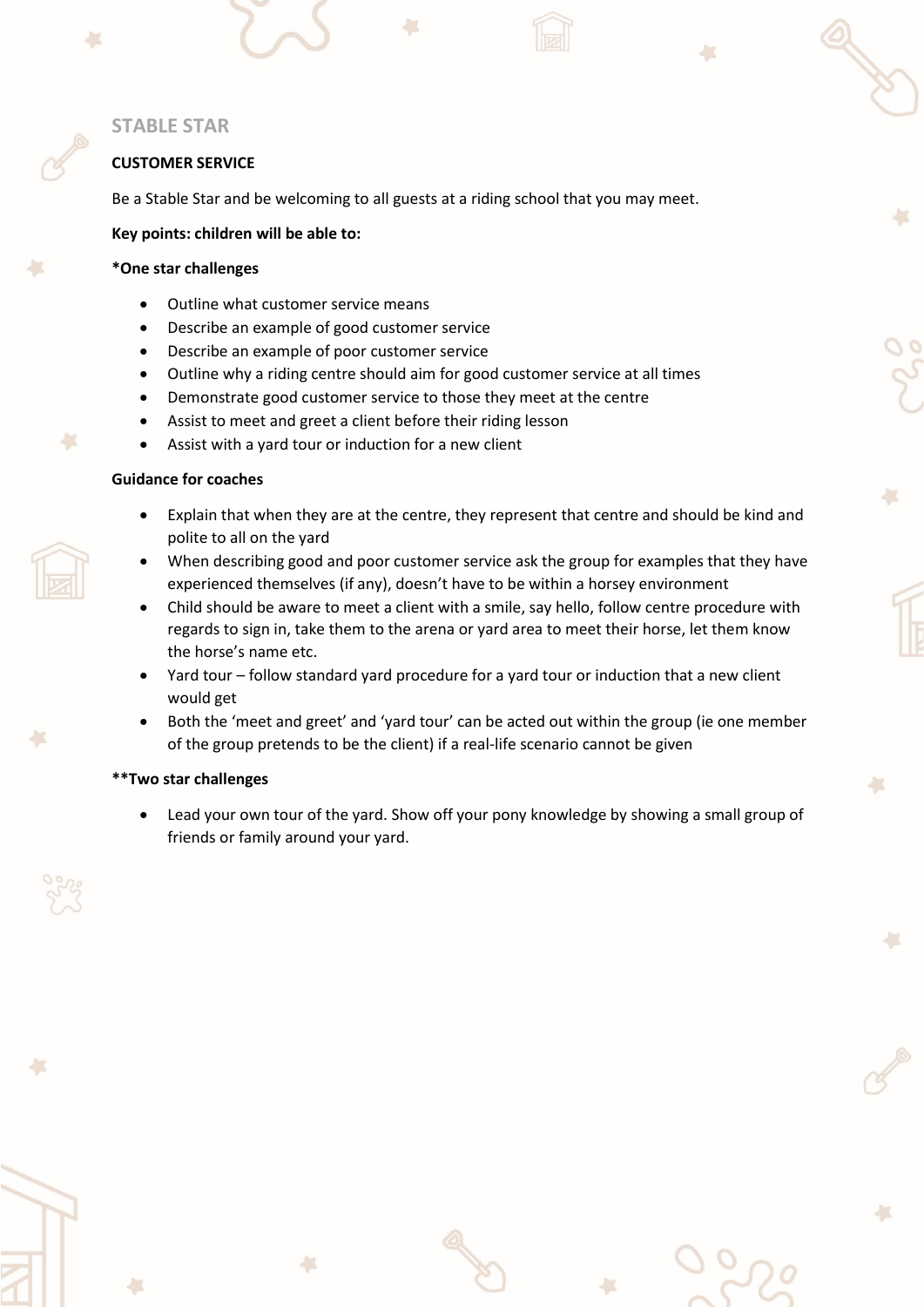# **HELPING HERO**

# **RECYCLING**

Promote the need for recycling and reusing packaging and other materials to limit waste

# **Key points: children will be able to:**

# **\*One star challenges**

- State what recycling means
- Identify products that can be recycled
- Encourage thinking up ideas for "re-use" of products that are not conventionally recyclable

# **Guidance for coaches**

- Children should be able to list three items found on a stable yard that may be recycled, such as; paper feed bags, plastic supplement tubs, horse shoes, wooden pallets, muck, unused hay/straw, some shavings bags/wrappers can be recycled at larger supermarkets (with carrier bags)
- Be able to understand the difference between recycling items for a new use (as above) and reusing items- eg. outgrown clothes or unwanted horse items- can be swapped, given away or sold

- How could you make use of the muck on the muck heap? o Composting, fertiliser
- What items on the yard could be re-used? With your coach see what you can find and get inventive!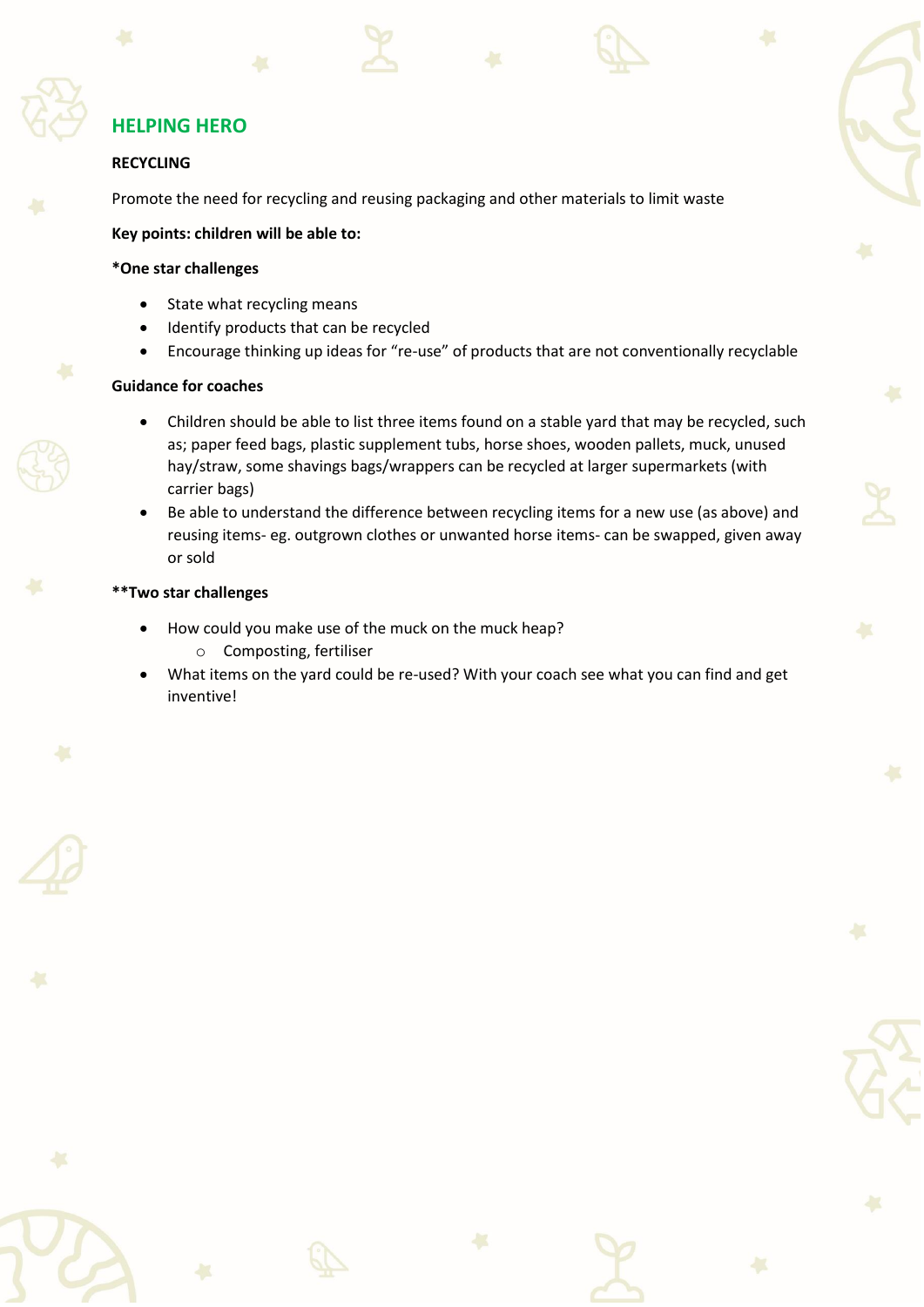# **HELPING HERO**

#### **CAMPAIGNING**

Create your own campaign for a topic close to your heart

**Key points: children will be able to:**

#### **\*One star challenges**

- Describe what campaigning means
- Describe how a campaign can help to make a positive change
- Outline how to support a campaign
- Tell you about a campaign they know about
- Plan a campaign

#### **Guidance for coaches**

- Campaigning: this is generally a series of actions or events that are meant to achieve a particular result. A campaign can be for a political purpose (vote for x), for a charitable purpose (raise money for a charity or spread an awareness/educational message), a community purpose (improve local street lighting) or commercial (persuade you to buy x product). Great opportunity to ask the children for campaigns they know about, have seen on TV or posters. On an individual scale, a person can campaign by using their voice and speaking out for what they think is right
- Generally charitable campaigns seek to make a positive change. This could be a positive change with consumers (e.g "a dog is for life, not just for Christmas" (Dog's Trust)) or they will campaign for the Government or companies to change their actions (for example, many environmental charities (e.g. Greenpeace) are campaigning UK supermarkets to remove single-use plastics in their stores
- How to support a campaign: Some campaigns may begin with a petition to sign so the topic can be discussed by MPs in parliament, some campaigns may supply a template letter to use to write to your local MP (the aim is to raise awareness with them so they discuss and support the topic in Parliament. Explain it is quite hard to contact the Prime Minister directly, but your local MPs represent the things you care about in government), some campaigns may ask for donations to support promotion of the campaign. You could also support a campaign by volunteering to hand out flyers, march to raise awareness or even support a peaceful protest. Ensure when discussing these suggestions that you emphasise this is generally for adults; although 2019/2020 (pre-Covid) saw many peaceful marches across the UK by children who were concerned about climate change and the environment, however these children were supervised by adults. Young children can talk to their parents or carers about topics they feel passionately about and ask them to support a campaign on their behalf. Or, simply by talking to an adult and spreading awareness will help to support a campaign without signing a petition, donating or protesting. Link to Shetland Strider *Be Nice, Say Hi* topic. The BHS campaigns to educate all road users to respect each other, and to educate other road users to pass horses safely, and why this is important. The child could support this campaign by talking to adults they know, to help spread the message, educate drivers how to pass a horse and to raise awareness. Just by using your voice and speaking out for what you think is right will help to support a campaign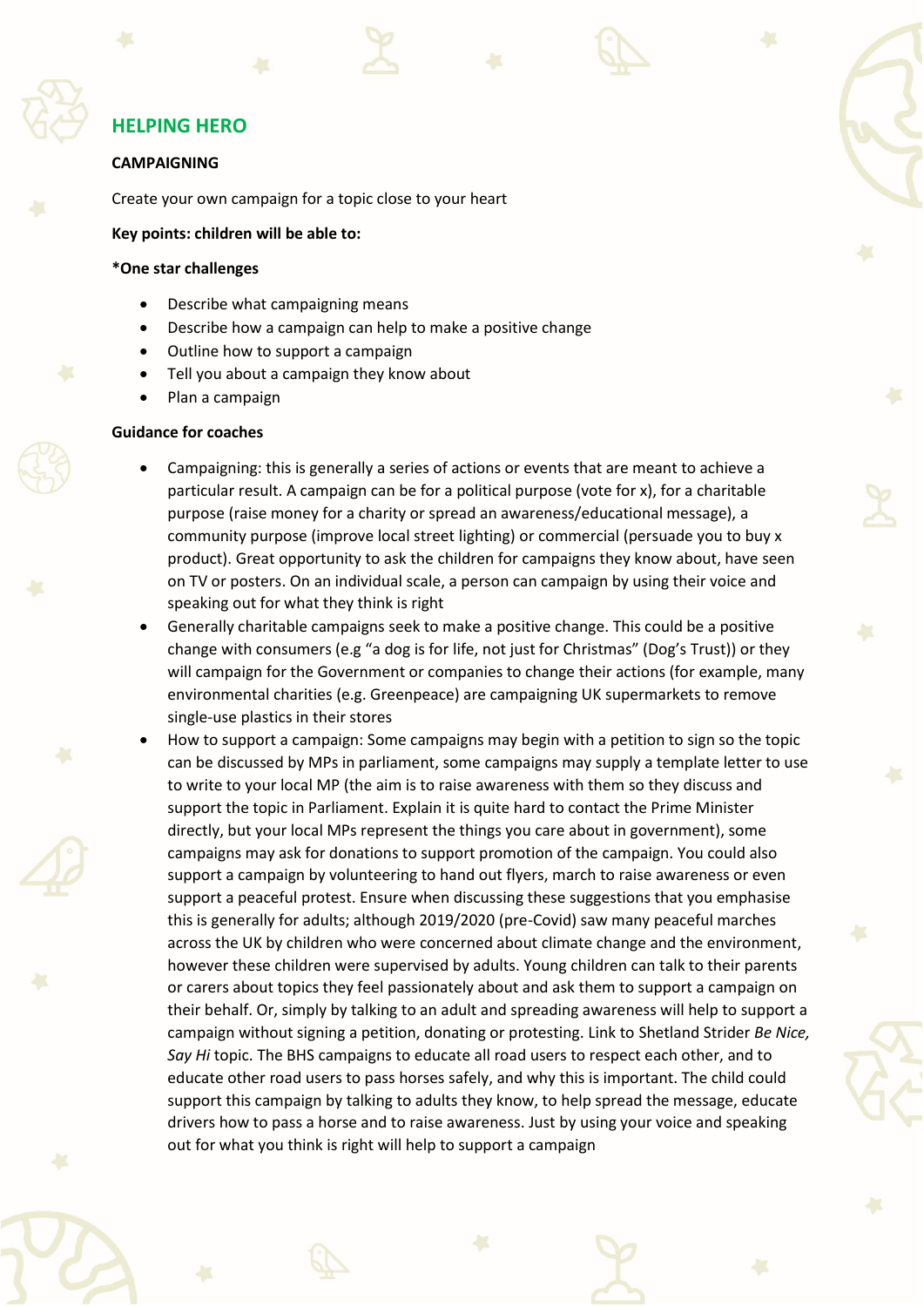- Tell you about a campaign: this could be any campaign they might have seen or heard about; it could be one of the examples that are talked about during your session/s. Older children could be encouraged to research a topic they are passionate about (environment, animal welfare, child welfare etc) and report back to the group in the next session, or you could suggest some charities that you know and ask the group to research the charity and find out about a current campaign they are promoting
- Plan a campaign: this could be a campaign they have made up, or a current campaign from a charity of their choice. A campaign can be on a local level – something they want to change or support at the riding centre, their school or within their community or something on a larger, national level. Steps used to generally plan a campaign:
	- o Identify the problem
	- o What is the solution
	- o How will you make this happen?

- Make up slogans and a poster to support your campaign.
- Write a letter to your MP about a cause you feel passionate about. If you are not sure about a topic have a look online for some ideas. The British Horse Society often has campaigns to support horse welfare or safety, have a look at their website to see how you can help support an animal you love.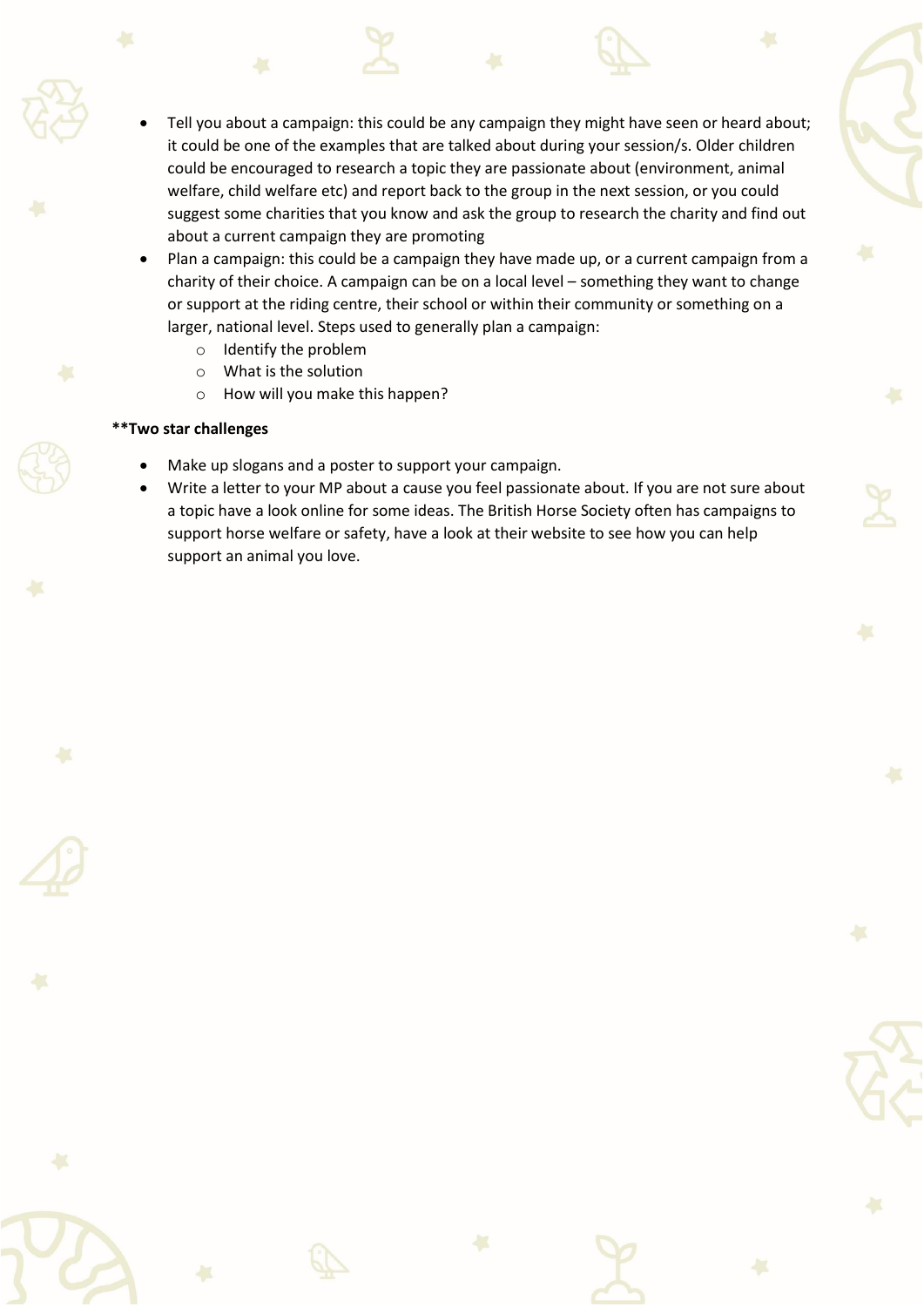# **HELPING HERO**

#### **MAKE A DIFFERENCE**

Giving your time to help a friend, family member or your riding centre is an act of kindness that has benefits for all involved!

#### **Key points: children will be able to:**

#### **\*One star challenges**

- Outline what volunteering means
- List suggestions for helping a friend or family member
- Outline what fundraising means
- Outline why charities rely on volunteers and fundraising to support their charitable aims
- Outline how volunteers support the work of the BHS
- Outline how a riding centre would benefit from volunteering or fundraising
- Describe some benefits of volunteering or helping out
- List some fundraising ideas

#### **Guidance for coaches**

- General advice: Those under 14 cannot work for a profit-making organisation, even if they are not getting paid, but check with local authority regarding their own byelaws. Depending on the age of your children they may not be allowed to volunteer at the riding centre; but they can still discuss this, and how organisations rely on volunteers. The younger children can offer to help a family member or friend with a kind gesture.
- Volunteering: a voluntary act of freely giving up time to support a person, group, charity or community
- Helping a friend or family member: there are no right or wrong answers to this! Suggestions to discuss might be; visiting an elderly relative or a friend or relative that lives on their own (providing company), baking some treats for someone, helping with the shopping, tidying their (own) room or other chores in the house
- Fundraising: raising money to support a charity, cause or business
- Why: Charities can reduce their spending with the help of volunteers, which means they have more money to spend on their charitable aims. Most charities would not be able to operate without the contribution of volunteers – they are very important! Volunteers help a national charity promote their work on a regional or local level and help to reach more people. Volunteers can also help to increase the quality or services of a charity by having specialist knowledge or skills. The charity will then reduce their costs as they would not have to hire a specialist in this area of work. For example, a community centre might need redecorating and a volunteer skilled in this area could give up their time and labour costs for free, to save the charity money. Volunteers would cover many different roles or needs, for example, painting a community centre, clearing a bridleway, organising or promoting an event or delivering a talk to promote a campaign or charity. Fundraising is essential for charities so they can support the charitable aims they have. Have a think about some of the charities you have discussed in topics so far: do they need money to deliver their aims? The answer is yes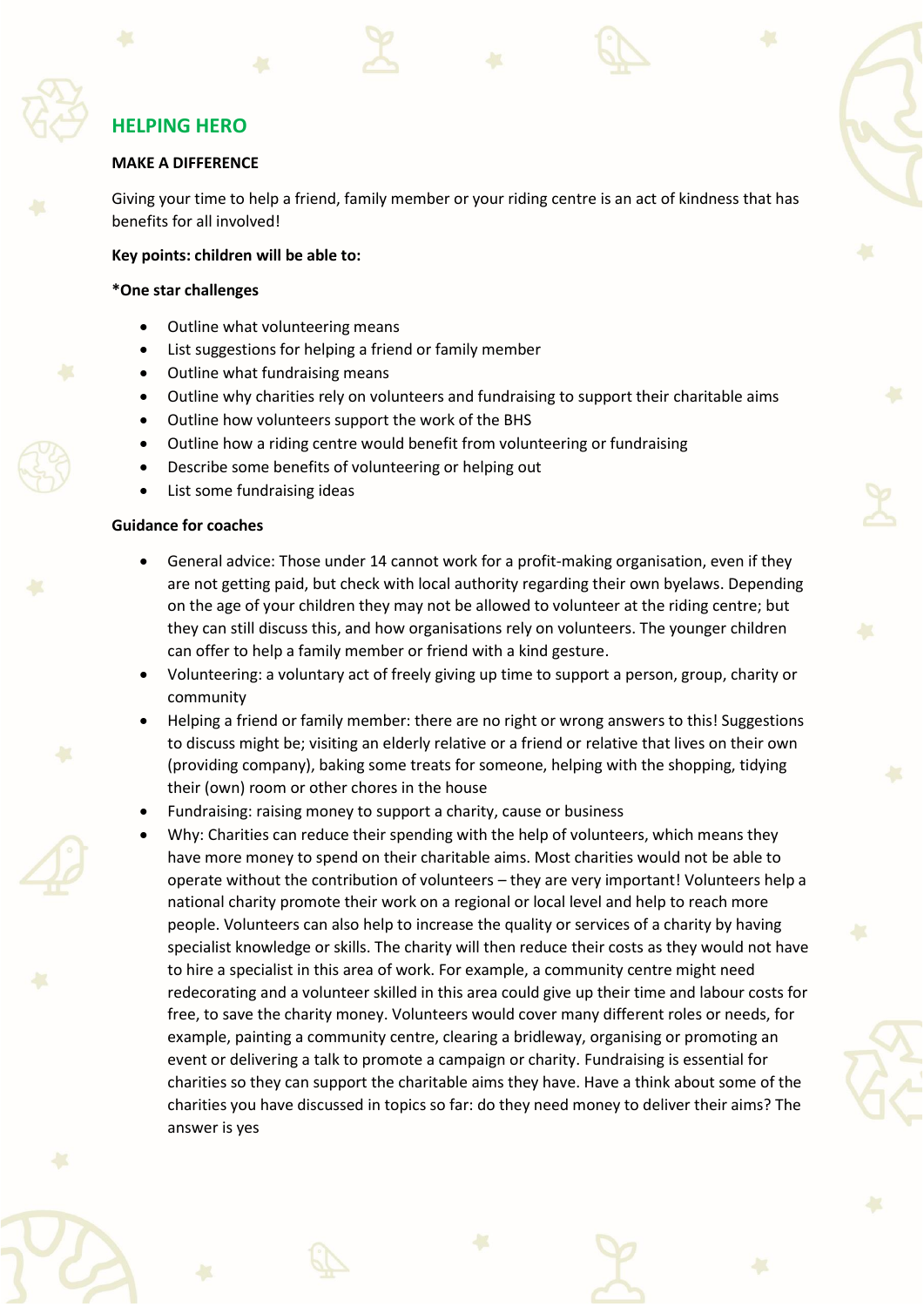- Volunteers and the BHS: The BHS has over 900 volunteers (Aug, 2020). Look at the [infographic](https://www.bhs.org.uk/get-involved/volunteer) on our website to discuss how volunteers support the charity and the roles that they do. Volunteers are invaluable to the BHS!
- Help out at a riding centre: Discuss how volunteers can help at your riding centre and what jobs could be done. For example, fixing or painting a fence, poo picking, helping out in riding lessons, whatever you can think of! Discuss how fundraising can help with the costs to look after all the ponies at the centre, or helping to fix or maintain facilities
- Benefits of helping out: Child should be able to list two: It's really important that the children understand the feel-good factor that helping out will bring. It can also be a great way to make friends or improve your skills and confidence. Volunteers can make a valuable contribution to their community and can also improve their own health and well-being
- Fundraising ideas: Child should be able to list two: Get creative! This can be anything! Examples include, sponsored silence, danceathon, bake sale, second hand shop, tack clean

#### **\*\*Two star Challenges**

• As a group organise a fundraising event for your riding centre (if not part of riding centre could raise money for a local centre or another charity). Decide what you want to raise money for, what type of event you would like to hold and what you will need to do it successfully.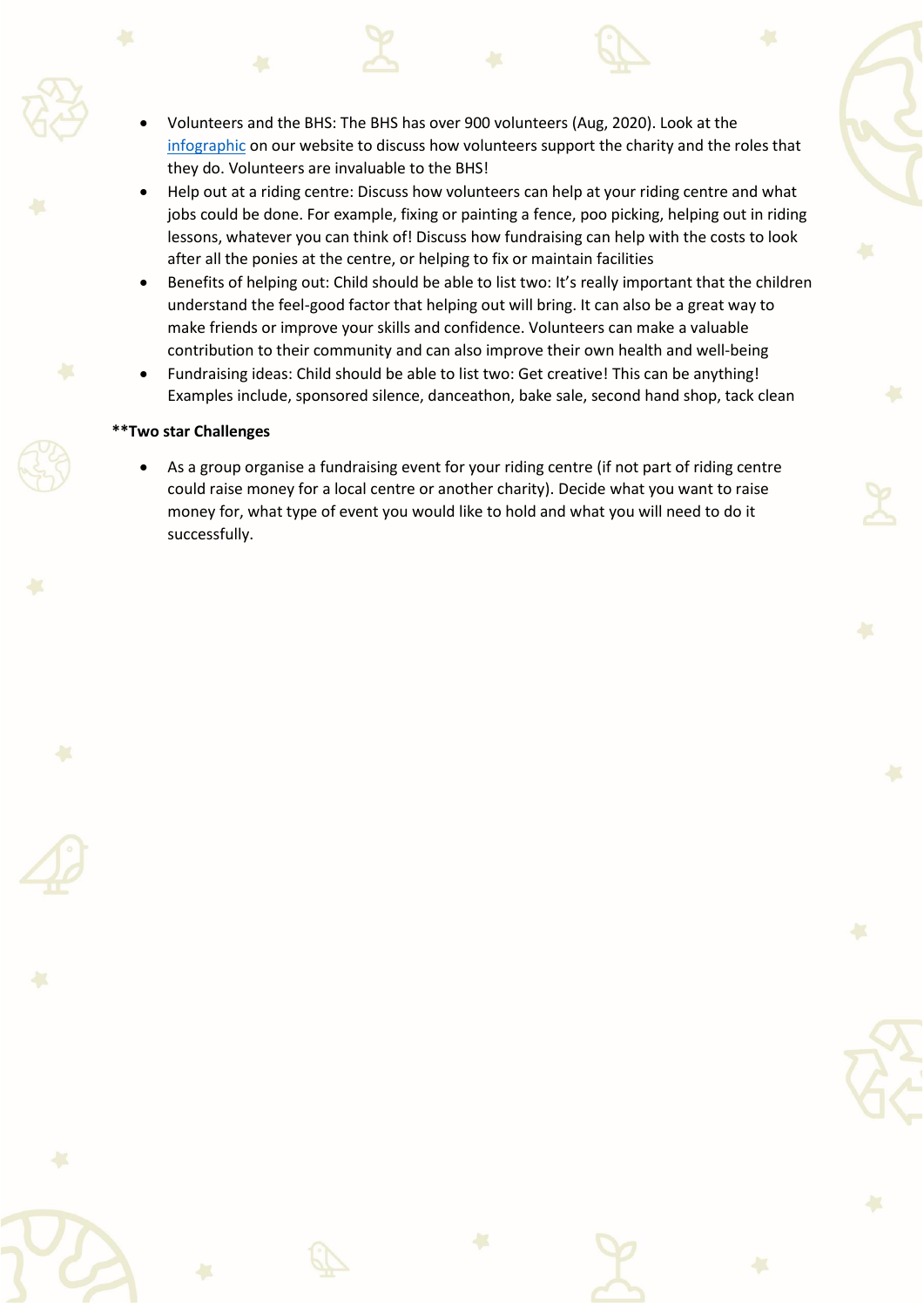# **HELPING HERO**

#### **CLIMATE CAMPAIGNER**

Discover charities that work towards improving the world we live in and inspiring us to make small changes that make a big difference

#### **Key points: children will be able to:**

#### **\*One star challenges**

- Tell you an example of an environment charity
- Outline what an environment charity works to improve
- Outline why it is important to work towards improving the environment
- Tell you one thing they could do or change to help improve the environment or to be more 'green'

#### **Guidance for coaches**

- Environment charity examples: Greenpeace, Woodland Trust, WWF, The Climate Change Organisation, Campaign to Protect Rural England, Green Alliance, Energy Saving Trust, Friends of the Earth, The Wildlife Trusts (usually have a local 'Wildlife Trust), Keep Britain Tidy. This list is not exhaustive, you can also go over any other charities you know about, national or local
- An environment charity usually works to protect the environment and works to raise awareness, or improve, the environment, climate, nature. They aim to have a positive impact on the health of the world. The child could explain their chosen charity (from the first bullet point) in more detail here
- When discussing the environment some children will want to discuss or ask about climate change as they may have learnt about this in school or be aware of it as it features heavily in the news. We would recommend avoiding terms such as 'climate emergency' 'urgent action' 'irreversible damage' etc as this could worry young children and make them anxious. They may also feel that this is such a big problem that they feel overwhelmed to deal with it and it can be scary for a child. Encourage that a small change will make a big impact and these small things can be very easy and simple to do, it will also empower them to feel like they're making a difference
- Why it is important to work towards improving the environment: If small changes are not made with how we live, then this could lead to negative impacts on our planet, such as rising sea levels, changes in weather (get unusually hot or rainy for longer periods), stronger storms or more wildfires. Generally it would be bad for Earth and wildlife. A big contribution to these things is the burning of fossil fuels which releases gases such as carbon dioxide, which creates a 'blanket' around the planet and thus causing it to heat up – this change is very gradual and we can all do small things to use less power every day which in turn add up to a big difference
- Things to do: turning off lights when not needed, unplugging chargers when not using them, walk or cycle to places if possible, turning electronic devices such as the TV/lamps when not in use off by the mains (not left on standby), encourage adults in their family to recycle and compost food waste, swapping toys, games and books with friends and family or donating to charity helps to reduce waste, not littering, using a reusable water bottle for drinks, requesting 'no plastic straws' with drinks if they're out – or any other suggestion you can